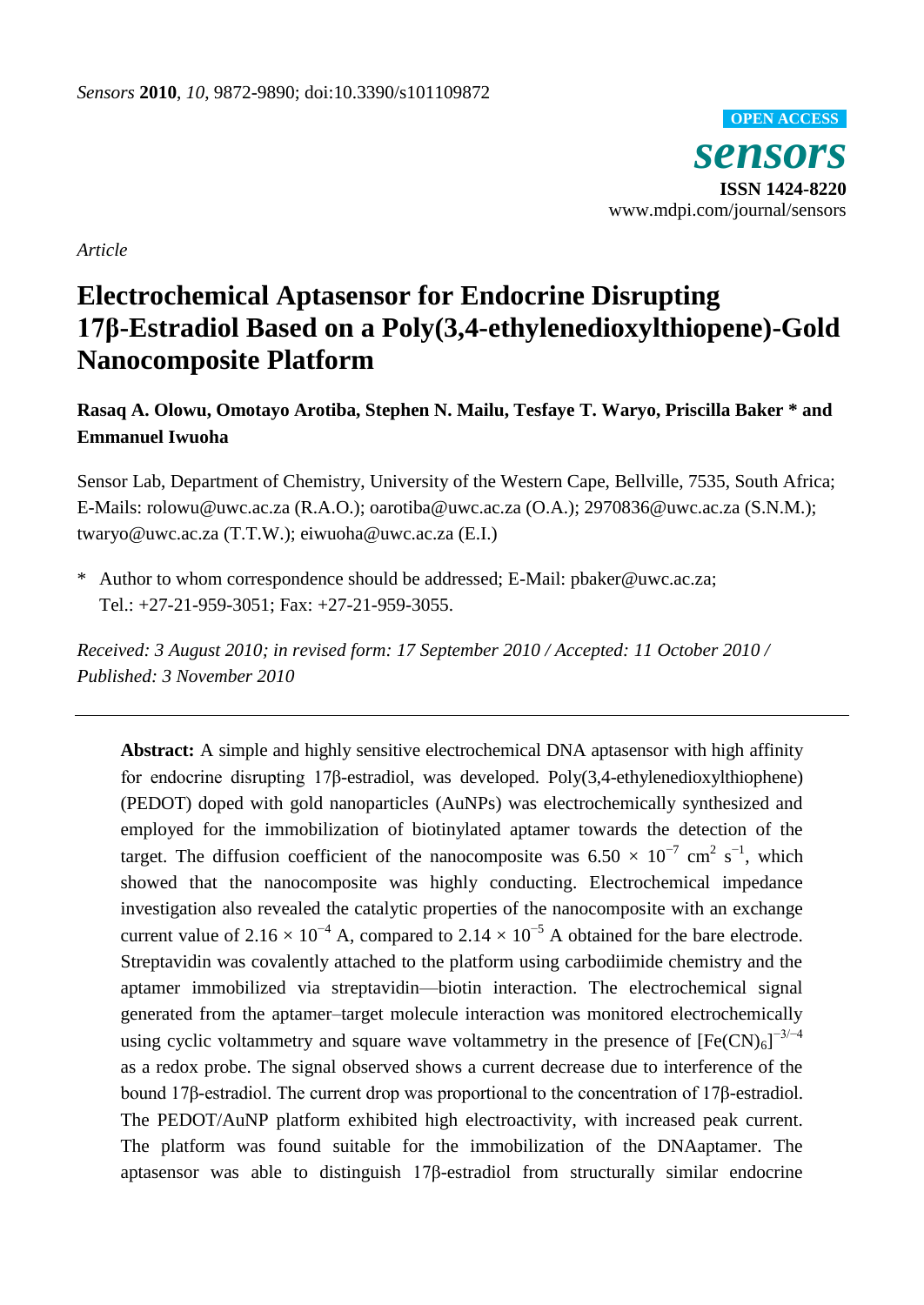disrupting chemicals denoting its specificity to 17β-estradiol. The detectable concentration range of the 17β-estradiol was 0.1 nM–100 nM, with a detection limit of 0.02 nM.

**Keywords:** poly(3,4-ethylenedioxythiophene) (PEDOT); aptamer; modified electrode; avidin/biotin; square wave voltammetry

## **1. Introduction**

Within the last ten years, many research articles describing modified electrodes using nanoparticles and conducting polymers have been published [1-4]. The field of electrochemical biosensors has grown rapidly because they provide fast, simple and inexpensive detection capabilities for biological binding events [5]. Conducting polymers can be obtained either chemically or electrochemically from their corresponding monomers, but the electropolymerization technique is more versatile. The film thickness and characteristics can be controlled by monitoring the polymerization charge during electropolymerization [6]. Conducting polymers exhibit unique properties such as catalysis, conductivity, biocompatibility, as well as their ability to act as an electrical plug connecting the bio recognition element to the surface of the electrode [7-9].

In order to improve sensitivity, selectivity and stability of biosensors different kinds of nanocomposite materials with enhanced performance have been developed and utilized for biosensor fabrication [10-12]. Nanocomposites containing inorganic nanoparticle and conducting polymers show a facile flow of electronic charge and unique properties that are obtained with these materials [2,13]. Nanocomposite materials exhibit exceptional electrical properties and optical properties compared to conducting polymer or metal nanoparticles used individually [13,14]. The electrocatalytic properties of nanoparticles are enhanced by the favorable environment supplied by the polymeric matrix [15]. The composite of conducting polymer-metal nanoparticle can be obtained from different metals and π-conjugated polymers as well as oligomer linkers which have received considerable attention due to the possibilities of creating suitable materials for electrocatalysis, chemical sensor and microelectronics [14,15]. Nanocomposite materials involving a hybrid of gold nanoparticle and carbon nanotube have been utilized for the construction of DNA biosensors [16]. Feng and his co-workers reported the use of a nanocomposite material consisting of gold nanoparticle and polyaniline nanotube membrane for DNA biosensor which was employed as a platform for immobilization of the DNA probe [2].

Among the various conducting polymers and conducting polymer nanocomposite materials developed and studied over the past ten years, poly(3,4-ethylenedioxythiopene) (PEDOT)-metal nanocomposites have been the focus of several studies as a result of its unique properties such as excellent stability against biological reducing agent due to their more ordered structure, high conductivity, high transparency and good thermal stability [17-19]. These unique properties make PEDOT an excellent material for various applications such as electrochromics, sensor light-emitting diodes and antistatic coatings [20,21]. The superior electrochemical stability of PEDOT may be attributed to the presence of the ethylenedioxy binding group on the  $\alpha$  and  $\beta$  position of thiophene ring in EDOT, which blocks coupling along the backbone, making the resulting polymer regiochemically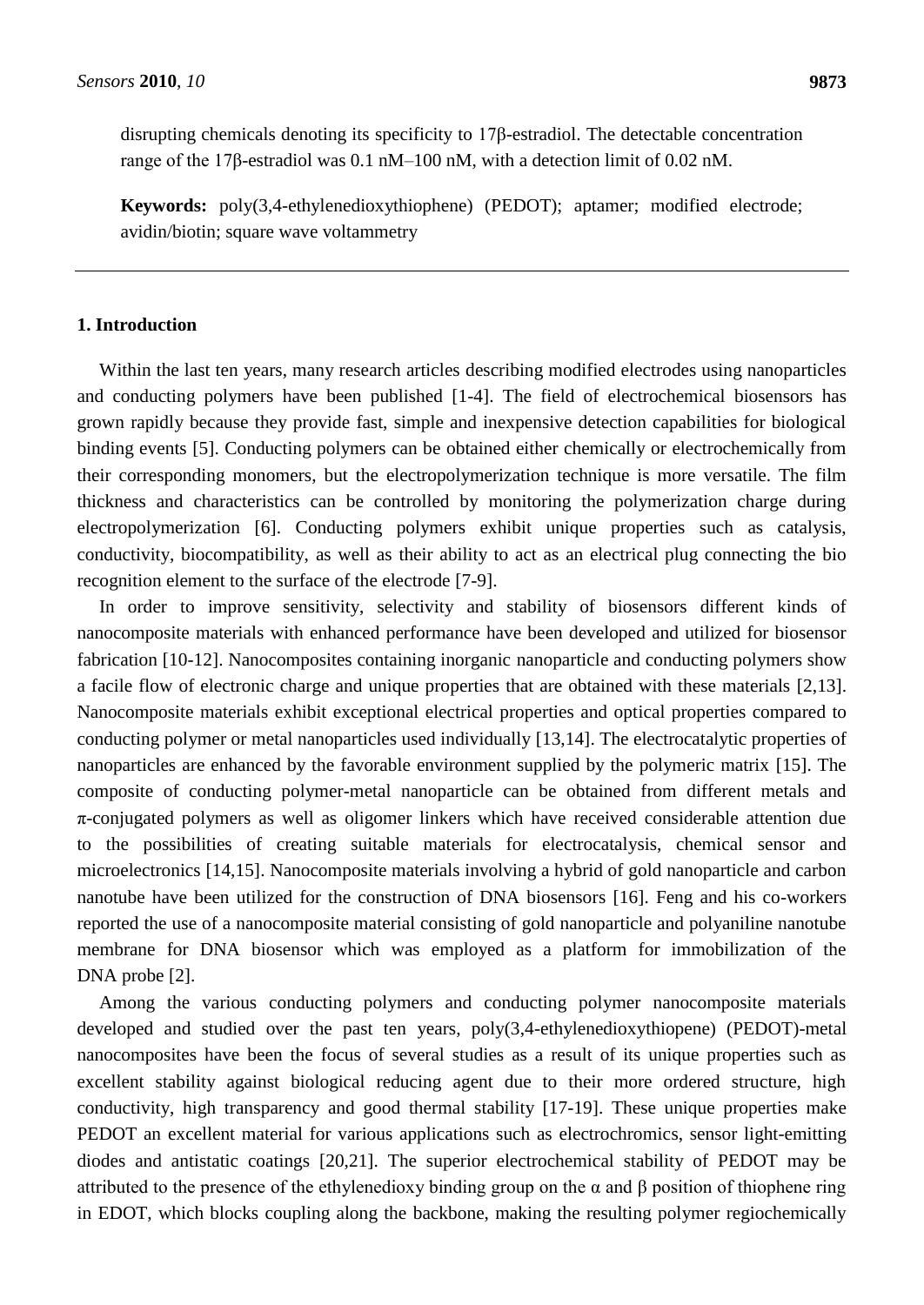defined [21]. PEDOT has been reported to be excellent for synthesis of nanostructured materials and devices as a result of their electrical, electronic, magnetic, and optical properties which is similar to metals or semiconductors [22,23]. PEDOT coatings can be prepared by electrochemical polymerization in aqueous solution which allows the direct incorporation of water soluble anions [7,24]. Xiao and co-workers have developed an adenosine 5'-triphosphate (ATP) doped PEDOT for neural recording [25]. A silver nanograin incorporating a poly(3,4-ethylenedioxythiophene) (PEDOT) modified electrode for electrocatalytic sensing of hydrogen peroxide by simple electrochemical method was reported recently by Balamurugan and his co-workers [26].

One of the major classes of environmental contaminants are the endocrine disrupting chemicals (EDCs), which interfere with the function of the endocrine system. In recent years, these endocrine disrupting chemicals have become one of the main topics of research in the field of environmental sciences [27]. EDCs are defined as exogenous substances that cause adverse effect in organisms or its progeny, consequent to changes in endocrine function. They are ubiquitous in the environment because of their large number of uses in the residential, industrial and agricultural application [28]. The detection of these chemicals within the natural system is therefore necessary for protecting public and environmental health. Instrumental analysis methods such as high performance liquid chromatography (HPLC) and gas chromatography coupled with mass spectrophotometer (GC/MS) are very sensitive at detecting these toxic endocrine disrupting chemicals but are also very complicated to perform and require long analysis times to be accomplished. Using GC/MS an estimated concentration of 0.18–19.1 µg/kg was obtained in different foodstuffs in Germany compared to a calculated daily intake of 7.5 µg/day for nonylphenol, an endocrine disrupting chemical [29]. Concentrations of between 7.7–11,300 ng/L for some phenolic endocrine disrupting chemicals were obtained from river water in China using GC/MS coupled with the negative chemical ionization (NCI) technique [30]. The estimated daily human intake of estrogenic and anti-estrogenic counterparts, based on *in vitro* potencies relative to 17β-estradiol, has indicated that a woman taking birth control pills ingests about 6,675 µg/equivalent per day, postmenopausal estrogen treatment amount to 3,350 µg and ingestion of estrogen flavonoids in food represent 102 µg, while the daily ingestion of environmental organochlorine estrogen was estimated to be  $2.5 \times 10^{-6}$  µg [31].

Since the mid 1990s, a variety of adverse effects of endocrine disrupting chemicals on the endocrine systems of man and animals have been observed, which are of particular environmental concern [32]. Most EDCs are synthetic organic chemical that are introduced to the environment by anthropogenic sources but they can also be naturally generated by the estrogenic hormones 17β-estradiol and estrone [28]. It has been stated that the increasing incidence of breast and testicular cancers in humans may be caused by exposure to EDCs especially via drinking water whose source are often from surface waters [33,34]. The fate and behavior of EDCs are influenced by the structure and physicochemical parameters [35]. Most of these chemicals are present at low concentrations but many of them raised considerable toxicological concern. Children born to women exposed to high levels of polychlorobiphenyl (PCB) via consumption of polluted fish oil or rice oil have been reported to show delayed mental growth with lower Intelligence Quotient (IQ) scores, cognitive dysfunction, poorer visual identification memory and behavioral difficulties [36]. The incident of testicular cancer in men has increased significantly during the last decade. The incident of cancer in men under 50 years of age has increased approximately to 2–4% per annum since the 1960s in Great Britain, while in Denmark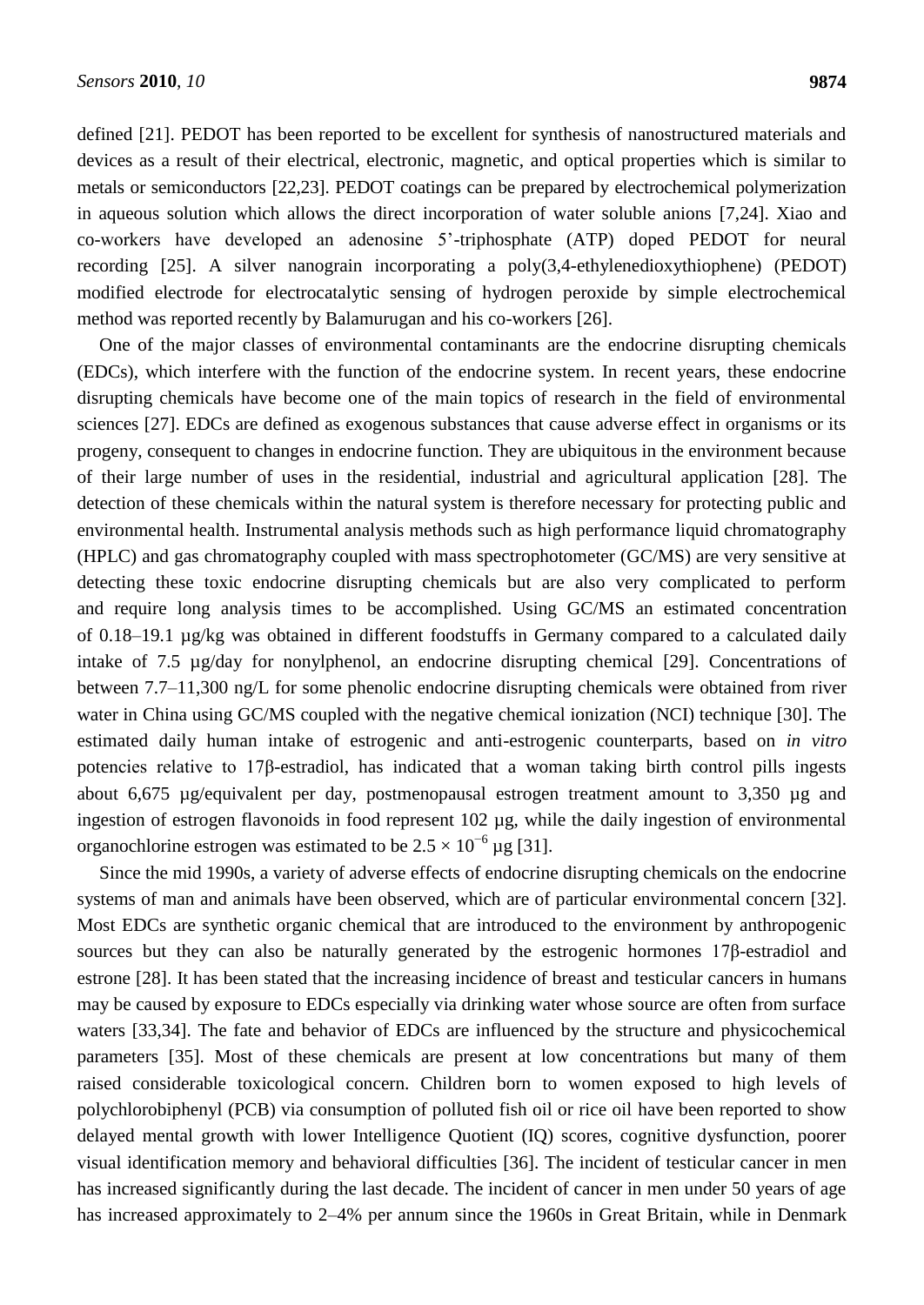the most common malignancy among men from age 25–34 years is testicular cancer. Breast cancer is the most common tumor in women in the World. The relative rate of recurrence varies five-fold between countries with the highest incidence in Western Europe and in North America. There has been a steady increase of breast cancer incidence rates over the last decades everywhere in Europe. The increased risk in of cancer has been linked to exposure to estrogenic chemicals and it has been reported that woman exposed to organochlorine chemicals such as DDT and certain PCB congeners may have higher incidence of breast cancer than non-exposed woman [36]. Prostate cancer is the second leading form of cancer in males in USA. Deaths due to prostate cancer have increased by 17% over the past three decades, despite improved diagnosis [36]. Considering the serious adverse effect of EDCs on human health and environment even at low concentration, it is urgent to identify an efficient method of estimating the concentration level of these chemicals in the environment.

To assess the impact of these chemical in the environment requires improved analytical methods and tools [37]. Recently more attention has been focused toward electrochemical aptasensor based on modified electrode for the determination of environmental pollutants. This is due to their excellent analytical performance such as specificity, selectivity, simplicity, wide linear range response, reproducibility and low cost [38,39].

In this work we report the electrochemical synthesis of poly(3,4-ethylenedioxylthiopene)-PEDOT doped with gold nanoparticles (AuNPs) for the immobilization of biotinylated aptamer for the detection of 17β-estradiol—an endocrine disruptor. The single strand DNA which is the aptamer was chosen from that which has been reported in literature. This means that the sequence has been selected and patented and thus available for use. The sequence was designed according to literature [40]. The aptamer was biotinylated so as to effect a better immobilization chemistry using streptavidin—biotin interaction. The nanocomposite platform was characterized electrochemically by cyclic voltammetry in the presence of a [Fe  $(CN)_6$ ]<sup>-3/-4</sup> redox probe.

#### **2. Experimental Section**

### *2.1. Chemicals and Reagents*

3,4-Ethylenedioxythiophene (EDOT), 3,3-dithiodipropionic acid (DPA), *N*-(3-dimethylaminopropyl)- *N*-ethylcarbodiimide hydrochloride (EDAC), *N*-hydroxysuccinimide (NHS), streptavidin, HAuCl<sub>4</sub> 3H<sub>2</sub>O, 17β-estradiol, sodium monohydrogen phosphate, potassium dihydrogen phosphate, lithium perchlorate, potassium ferricyanide  $[K_3Fe(CN)_6]$  and potassium ferricyanide  $[K_4Fe(CN)_6]$  and sodium dodecylsulphate were procured from Sigma-Aldrich (South Africa). All chemicals were of analytical grade and were used as received. Deionized water (18.2 M $\Omega$ ) purified by a milli- $Q^{TM}$  system (Millipore) was used throughout the experiment for aqueous solution preparation. A 76-mers biotinylated ssDNA aptamer synthesized by Inqaba Biotechnical Industries (Pty) Ltd., Hatfield, South Africa was used as aptamer probe. The sequence of the 76-mers sized biotinylated aptamer is given below:

## **5'-BiotinGCTTCCAGCTTATTGAATTACACGCAGAGGGTAGCGGCTCTGCGC ATTCAATTGCTGCGCGCTGAAGCGCGGAAGC-3'**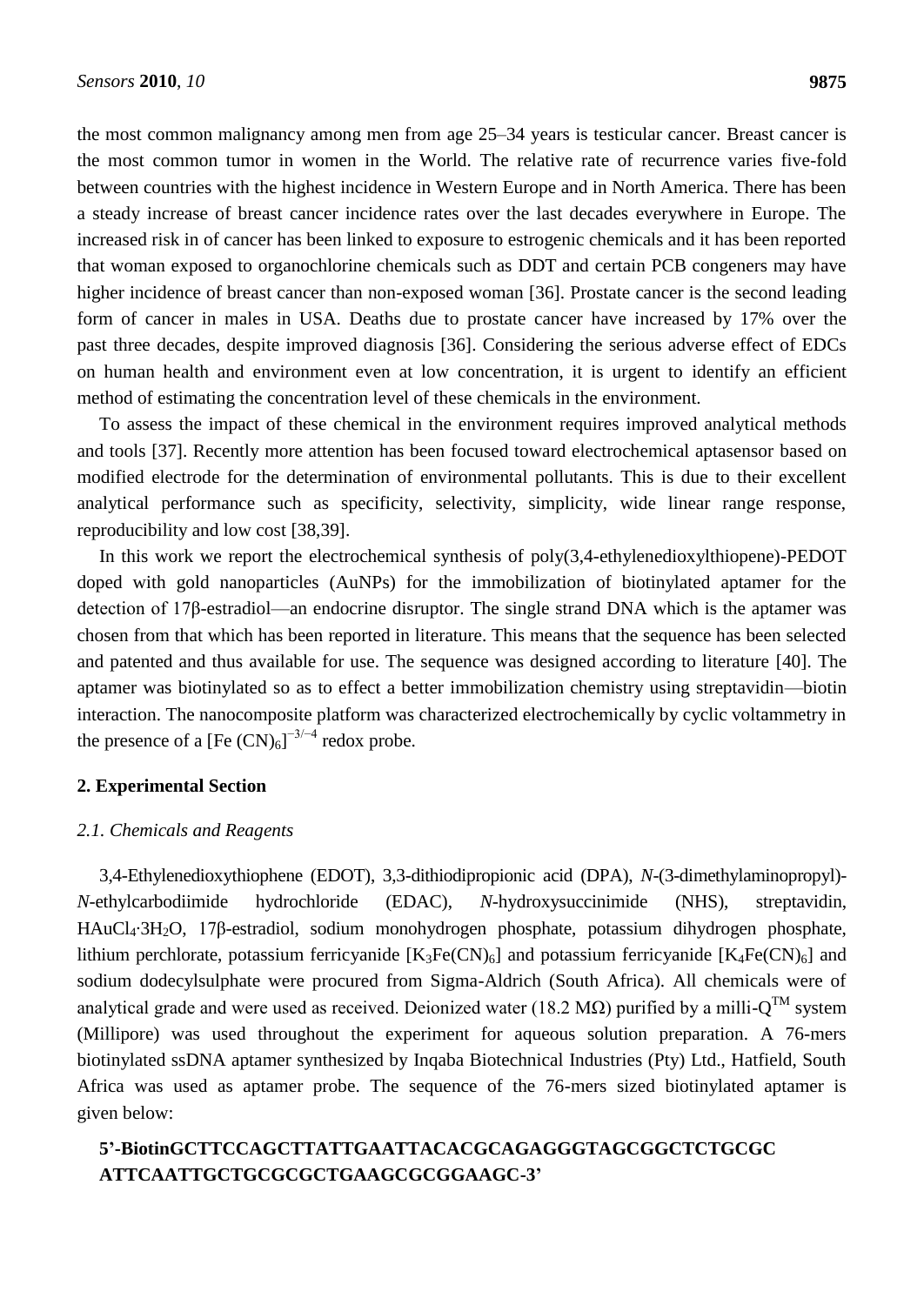#### *2.2. Solutions*

Phosphate buffer saline (PBS) of pH 7.5 containing 10 mM  $Na<sub>2</sub>HPO<sub>4</sub>$ , KH<sub>2</sub>PO<sub>4</sub> and 0.1 M KCl was prepared, 5 mM (1:1) solution of  $K_3Fe(CN)_6$  and  $K_4Fe(CN)_6$  was prepared in 100 mL of PBS at pH 7.5. One hundred µM biotinylated DNA aptamer stock was prepared in tris EDTA (TE) buffer (pH 8.0) and stored at −20 °C. Working DNA aptamer solution were prepared by diluting to the desired concentration in phosphate buffer storage at 4 °C and discarded after four weeks. Ten mL solution of 0.1 M lithium perchlorate containing 0.1 M EDOT monomer and 0.1 M of sodium dodecyl sulphate were prepared for the electropolymerization. A stock solution of 50 mL of binding buffer (pH 8.0) containing 100 mM tris HCl, 200 mM NaCl, 25 mM KCl, 10 mM  $MgCl<sub>2</sub>$  and 5% ethanol were prepared. Stock solution of 1 mM *N*-[3-(dimethylaminopropyl)-*N*-3-ethylcarbodiimide hydrochloride] (EDAC), 1 mM *N*-hydroxysuccinimide (NHS), 1 mM 3,3-dithiodipropionic acid (DPA), as well as stock solution of 50  $\mu$ g/mL septravidin in PBS (pH 7.5) were prepared. One hundred  $\mu$ M stock solution of 17β-estradiol (target) solution was prepared from which working target solution was prepared and diluted to desired concentrations with binding buffer. All stock solutions prepared were stored at 4  $\degree$ C before and after use.

#### *2.3. Electrochemical Measurement*

A three electrode system was used to perform all electrochemical experiments. A gold electrode with a diameter of 1.6 mm was used as the working electrode, platinum wire as the counter electrode, and Ag/AgCl (3M Cl<sup>-</sup>) as the reference electrode. All electrochemical (voltammetric) experiments were recorded with Zahnner IM6 electrochemical workstation (MeBtechnik).

Square wave voltammetry (SWV) measurements were recorded at amplitude 25 mV and frequency of 15 Hz with this electrochemical work station. Cyclic voltammetry measurements were recorded with the same electrochemical workstation. All solutions were de-aerated by purging with argon through it for 5 mins. The experiments were carried out under room temperature. UV/Vis spectra measurements were recorded with the Nicolette Evolution 100 Spectrometer (Thermo Electron Corporation, UK). Transmission electron microscopy (TEM) was performed in a Tecnai  $G^2$  F<sub>2</sub>O X-Twin MAT. TEM characterizations were performed by placing a drop of the solution on a carbon coated copper grid and dried under electric UV lamp for 30 minutes.

#### *2.4. Preparation of Gold Nanoparticles*

AuNP was prepared by citrate reduction of HAuCl<sub>4</sub> solution according to literature [13,41]. The AuNP prepared was stored in a brown bottle at  $4 \, \text{°C}$  before use.

## *2.5. Preparation of a Poly(3*,*4-ethylenedioxythiopene) Modified Gold Electrode*

Prior to surface modification, the gold working electrode was polished to a mirror-like surface with alumina powder of sizes 1.0, 0.3 and 0.05 µm respectively. The electrode was dipped in piranha solution for 10 minutes for effective cleaning and the electrode was then sonicated in ethanol and water consecutively for 5 mins. The electrode was further cleaned electrochemically in sulphuric acid by cycling between the potential of −200 mV to 1,500 mV until a reproducible cyclic voltammogram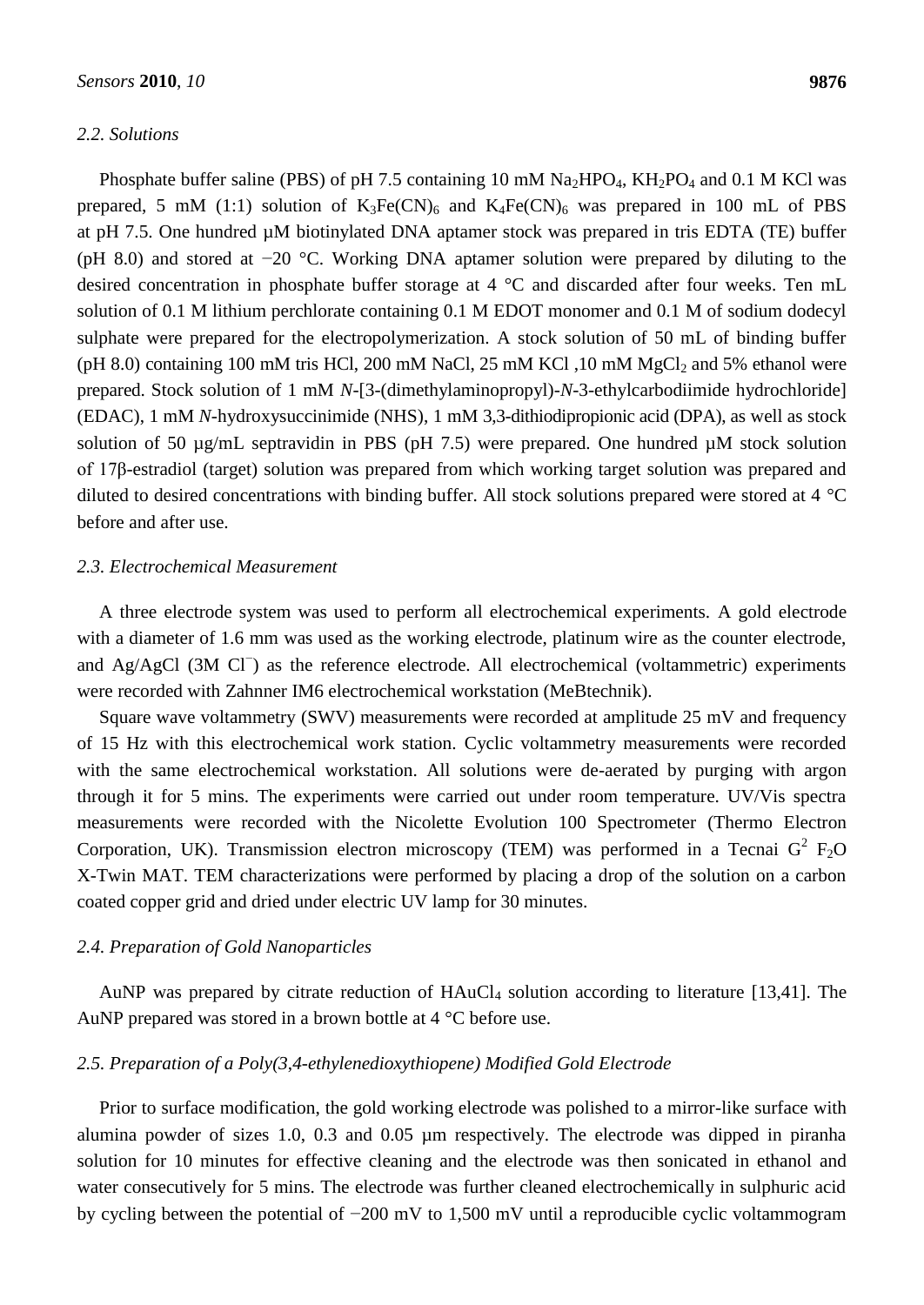was obtained. Subsequently the gold electrode was rinsed with copious amount of water and absolute ethanol respectively. PEDOT film was deposited on the bare gold electrode from an aqueous solution of 0.1 M lithium perchlorate containing 0.1 M 3,4-ethylenedioxylthiopene and 0.1 M sodium dodecyl sulphate by cycling the potential between −1,000 mV to 1,000 mV at a scan rate of 50 mV/s for ten cycles, as shown in Figure 2.

## *2.6. Fabrication of PEDOT—Gold Nanoparticle Modified Electrode*

The PEDOT modified gold electrode prepared above was immersed in a colloidal gold nanoparticles solution for 24 h for self assembly of the gold nanoparticles on the PEDOT film to obtain a nanocomposite modified electrode.

#### *2.7. Fabrication of the Aptasensor*

A self assembled monolayer of 3,3'-dithiodipropionic acid (DPA) on the PEDOT/AuNP modified electrode was formed by incubation in an ethanolic solution of 3 mM dithiodipropionic acid for 45 min. The unbound DPA was removed by washing the electrode in absolute ethanol and then Millipore water respectively. After that the self assembled DPA was activated by immersing the electrode in the same volume of 1 mM each of EDAC and NHS to activate the carboxylic group for easy bonding with the amine group of streptavidin for 90 min. The electrode was then functionalized with streptavidin by incubating in PBS solution containing 10  $\mu$ g/mL streptavidin for 60 min at 25 °C and was later rinsed in PBS. The biotylated ssDNA aptamer was immobilized on the surface of the modified electrode via biotin-streptavidin interaction for 45 min at 25 °C. For the purpose of detection 1 nM aptamer was immobilized on the modified electrode surface. The PEDOT/AuNP/aptamer modified electrode was incubated with different concentration of 17-β-estradiol prepared in binding buffer (Scheme 1).





## **3. Results and Discussion**

## *3.1. Characterization of Gold Nanoparticles*

The formation of gold nanoparticles after reduction with citrate was confirmed by the use of UV-visible spectroscopy. A plasmon absorption band characteristic of gold nanoparticles was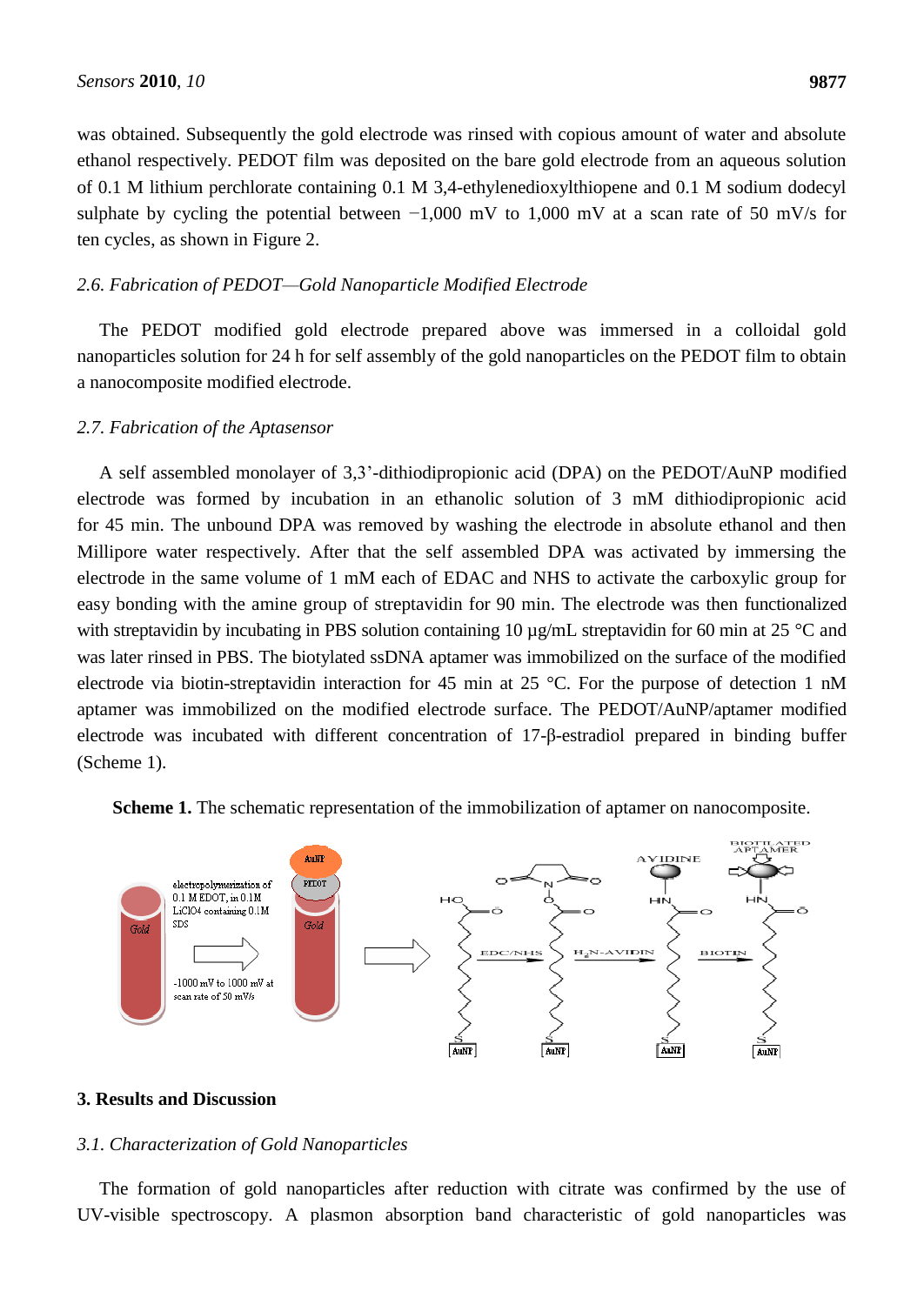observed at 525 nm [13,41]. The gold nanoparticles were further characterized with transmission emission microscopy (TEM) to determine the size of the nanoparticles. The nanoparticles have an average diameter of 18 nm. Figure 1 showed the TEM image of the synthesized gold nanoparticles.



**Figure 1.** TEM image of gold nanoparticles.

*3.2. Electrochemical Behavior of PEDOT Film Modified Gold Electrode*

The PEDOT polymer film was obtained after ten successive cycles in 0.1 M lithium perchlorate containing 0.1 M of EDOT monomer and 0.1 M of sodium dodecyl sulphate (Figure 2).

**Figure 2.** Electropolymerization of 0.1 M 3,4-ethylenedioxythiophene (EDOT) in 0.1 M lithium perchlorate containing 0.1 M sodium dodecyl sulphate.



The electrochemical behavior of PEDOT film on a gold electrode resulting from polymerization of EDOT monomer was investigated in 0.1 M lithium perchlorate at different scan rates, by scanning from −1,000 mV to 1,000 mV (Figure 3). PEDOT is electroactive based on the faradaic cathodic and anodic current observed in the CV. However the linear dependence of anodic peak  $(i_{pa})$  on the scan rate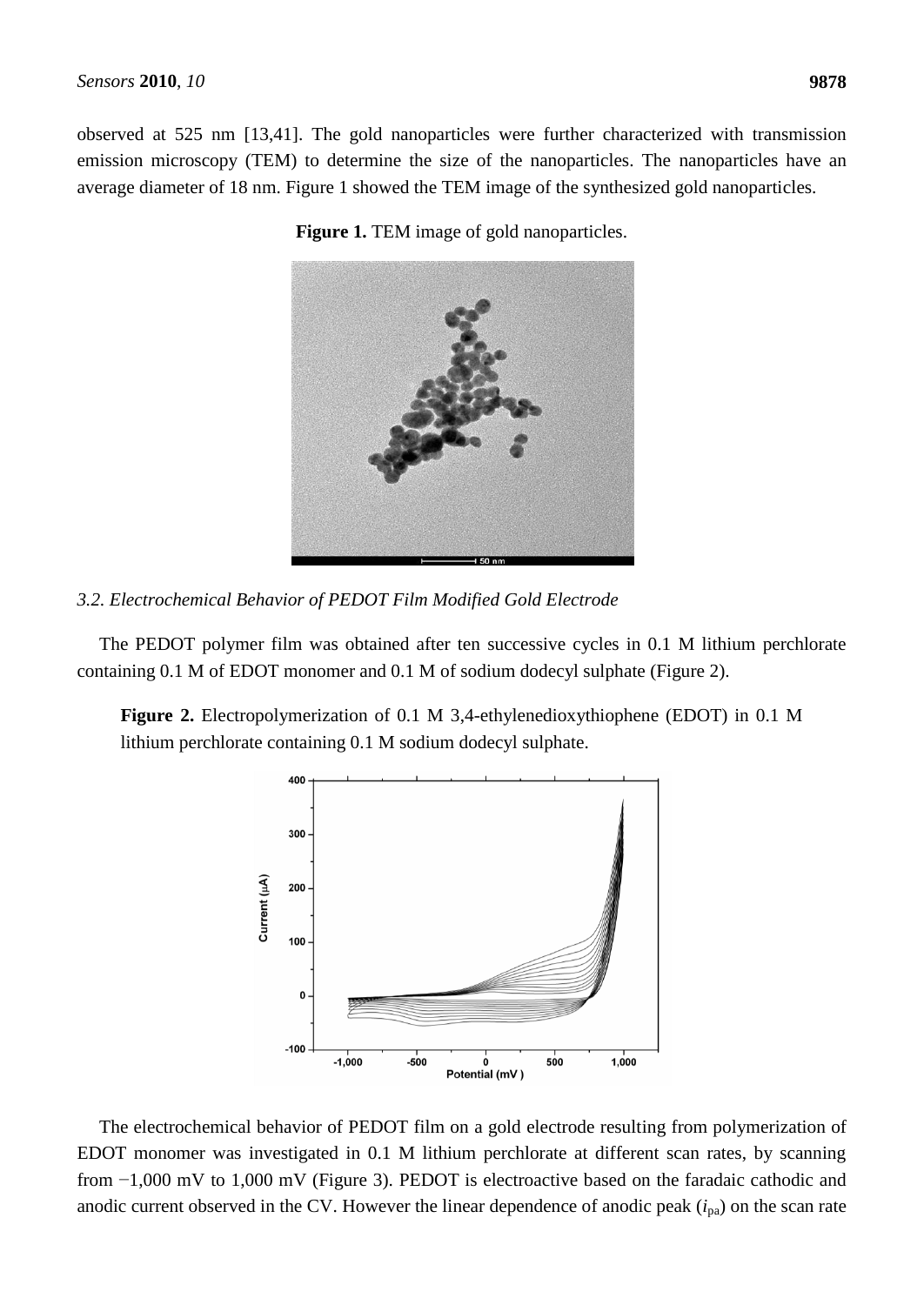shows that a thin film of surface bound conducting electroactive polymer with a surface confined

redox chemistry was obtained [42]. Two sets of peaks were observed with the first redox couple  $(i_{\text{pal}})$ and *i*pc1) situated at about −630 mV while the second anodic peak (*i*pa2) was found at about +290 mV. However, cathodic current peak intensity  $(i_{pc2})$  is not as clearly distinct as  $(i_{pa2})$  may be because it is located in the vicinity of  $(i_{pc1})$ . It is assumed from the explanation that the existence of the two peak couples is an indication that the mechanism of the redox chemistry may involve both the cation and anion of the electrolytes diffusing in and out of the film. The electrochemical behavior of PEDOT was similar to that obtained in the literature.[43]. The redox chemistry is represented in Scheme 2. The film retained its electroactivity with no shift in the cathodic and anodic peak potential after thirty (30) cycles in 0.1 M lithium perchlorate .This suggest that the film is stable and not falling off the electrode [42,43].

**Figure 3.** Cyclic voltammograms of PEDOT film modified electrode in 0.1 M lithium perchlorate solution at different scan rates of (a) 30, (b) 40, (c) 50, (d) 80, (e) 100, (f) 150, (e) 200 mV/s.



**Scheme 2.** Mechanism of the redox process.

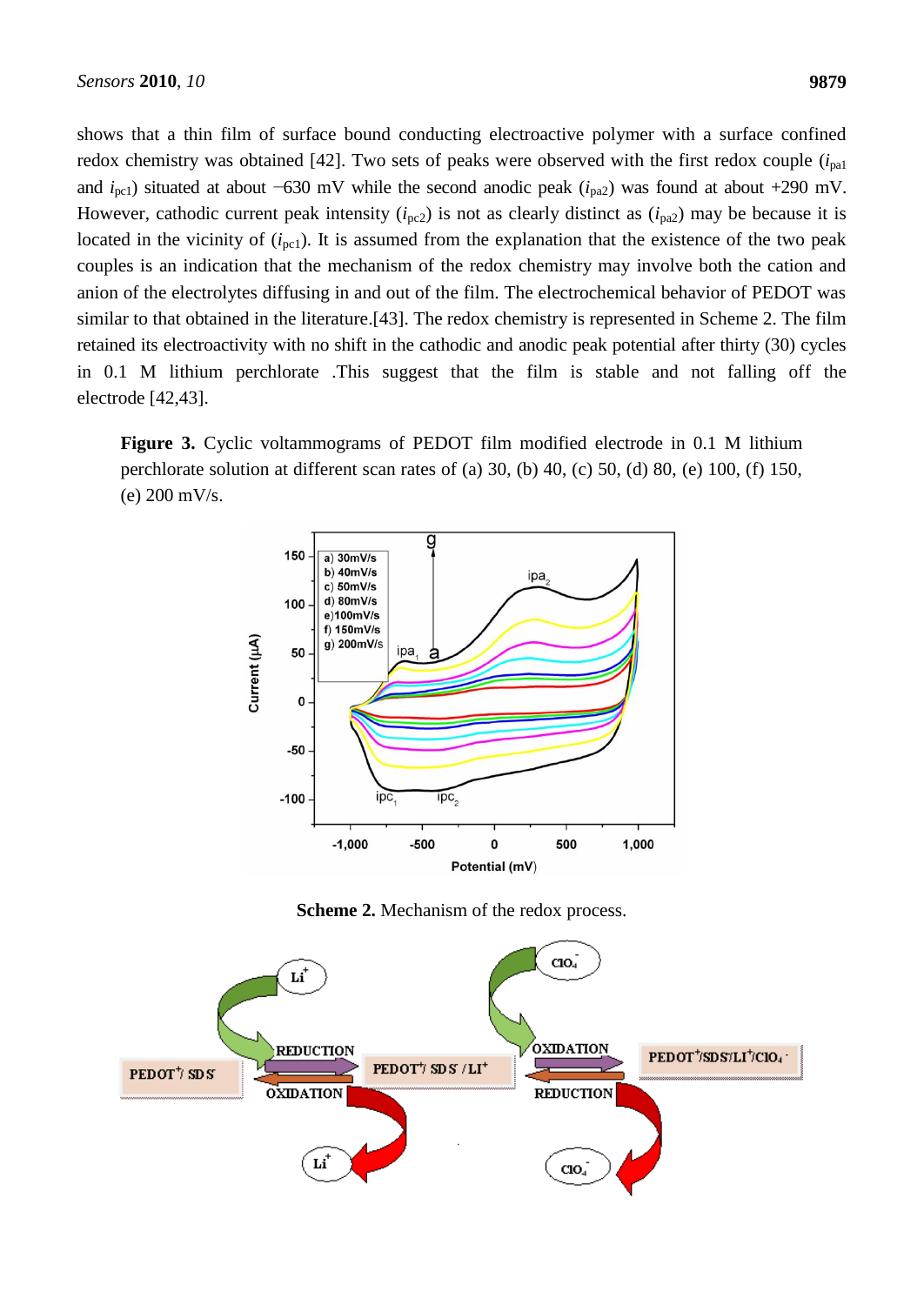#### *3.3. Electrochemical Characteristics of the Nanocomposite*

The electrochemical behavior of the nanocomposite was investigated using cyclic voltammetry. CV of the nanocomposite consisting of PEDOT and gold nanoparticles (Au/PEDOT/AuNPs) at different scan rates in  $[Fe(CN)_6]^{-3/4}$  as a redox probe, showed an increase in the peak current as the scan rate increases with no shift in the peak potential (Figure 4).

**Figure 4.** Cyclic voltammograms of the nanocomposite consisting of the conducting polymer PEDOT and gold nanoparticle in 5 mM  $[K_4Fe(CN)_6]/[K_3Fe(CN)_6]$  containing 0.1 M KCl at different scan rates showing electroactivity of the nanocomposite.



A linear dependence of anodic current on the scan rate was observed when a plot of  $i_{pa}$  *versus* scan rate was plotted with a correlation coefficient of 0.987. It can thus be deduced that the platform was characteristic of surface adsorbed species because *I*pa *versus* scan rate was linear. There was no shift in potential and the *i*pa/*i*pc is unity also showing the stability of the PEDOT/AuNP platform in [Fe  $(CN)_{6}$ ]<sup>-3/−4</sup>. The rate of electron transport (D<sub>e</sub>) was calculated to be 6.50  $\times 10^{-7}$  cm<sup>2</sup> s<sup>-1</sup> using the Randle Sevcik equation:

$$
I_{\rm p} = 2.69 \times 10^5 \, n^{3/2} A D^{1/2} v^{1/2} C \tag{1}
$$

where  $I_p$  = peak current, n = number of electron transfer, A = area of an electrode, D = diffusion coefficient,  $v = scan$  rate and  $C = concentration$  of bulk solution.

This value is high compared to the  $6.46 \times 10^{-8}$  cm<sup>2</sup> s<sup>-1</sup> reported for PANI doped with polyvinyl sulphonate (PVS) and  $8.68 \times 10^{-9}$  cm<sup>2</sup> s<sup>-1</sup> without doping [6] The high value may be attributed to the doping of the PEDOT film with gold nanoparticles to produce a nanocomposite platform which further increased the conductivity of the PEDOT film resulting in a  $D<sub>e</sub>$  value approximately one order of magnitude higher than reported for PANI doped with polyvinyl sulphonate (PVS) [6]. The chemistry involved between the PEDOT and Au nanoparticles is more than just physical adsorption. There is a chemical bonding between the well aligned sulphur of the PEDOT and AuNPs due to the affinity of sulphur for gold [44]. The reproducibility of the nanocomposite was investigated by cyclic voltammetry. The nanocomposite platform exhibited reversible electrochemistry in [Fe  $(CN)_{6}$ ]<sup>-3/-4</sup> with a formal potential of  $223 \pm 6$  mV for six different measurements, demonstrating the good reproducibility of the nanocomposite.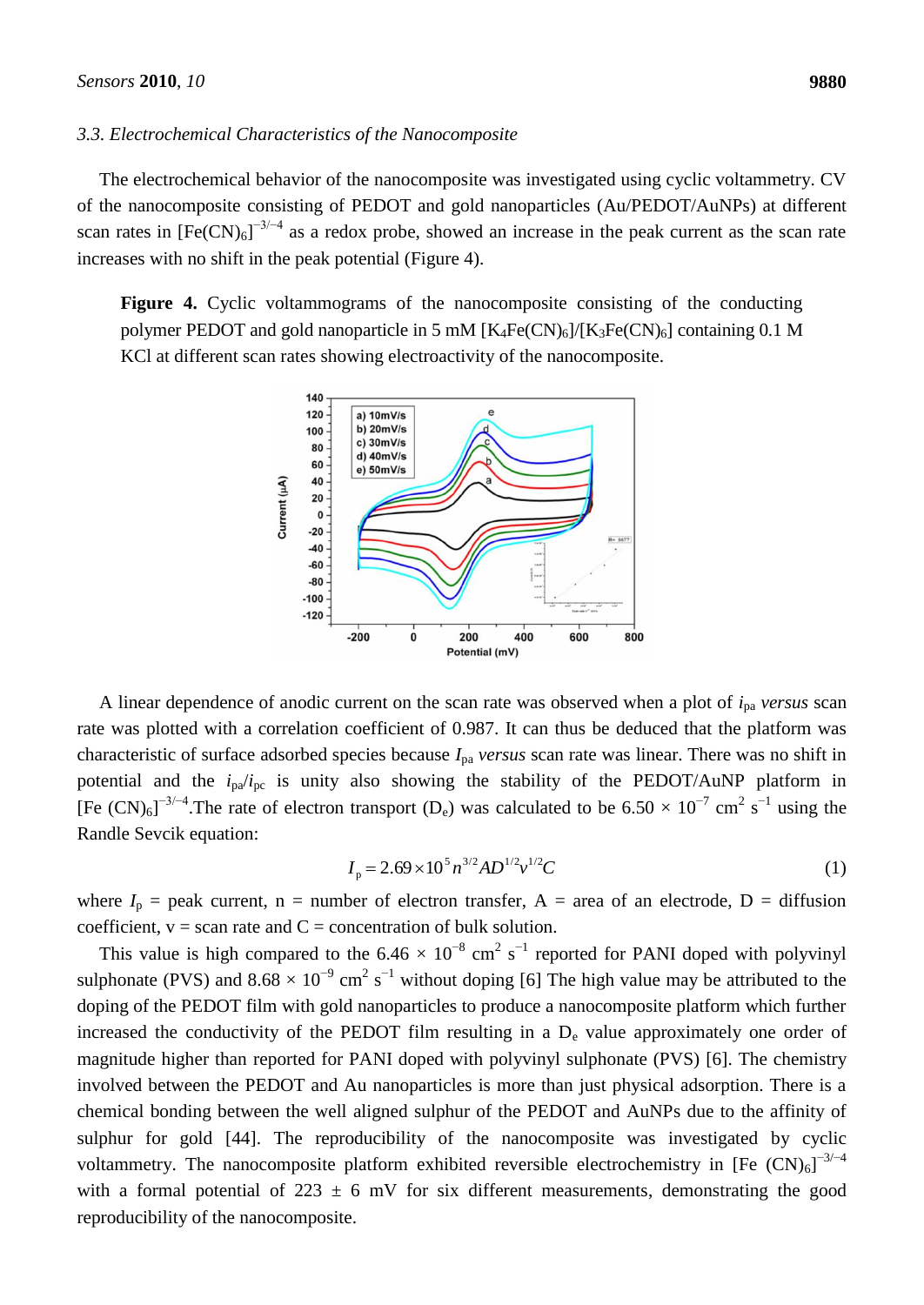#### *3.4. Electrochemical Behavior of Modified Electrode Surface*

Cyclic voltammograms at the bare gold electrode and the modified electrode in 5 mM  $[Fe(CN)<sub>6</sub>]<sup>-3/-4</sup>$ are shown in Figure 5. A couple of well-defined redox peaks was observed at bare electrode with distinct cathodic peak (*i*<sub>pc</sub>) and the anodic peak current (*i*<sub>pa</sub>) values and a peak to peak separation  $\Delta E_p$ of 93 mV. The peak current at Au/PEDOT increased compared to bare electrode, which may be attributed to large surface area and good conductivity exhibited by the PEDOT. The PEDOT film act as a tiny conductive center which facilitate electron transfer which allow more of the  $[Fe(CN)<sub>6</sub>]<sup>-3/-4</sup>$  to be accumulated on the surface of the PEDOT film modified electrode. Au/PEDOT/AuNP exhibited a couple of redox peaks with high peak current and a peak to peak separation ∆*E*<sub>p</sub> of 73 mV of shown in Table 1 which is an indication that the nanocomposite modified electrode possesses a larger effective surface area as well as good electrical conductivity [42].

**Figure 5.** Cyclic voltammograms of 5 mM  $[K_4Fe(CN)_6]/[K_3Fe(CN)_6]$  (1:1) containing 0.1 M KCl at (a) bare Au, (b) Au/PEDOT (c) Au/PEDOT/AuNP at a scan rate of 100 mV/s.



**Table 1**. The electrochemical parameter obtained for the modified surface during CVs.

|               |     | $E_{\text{pa}}$ mV $E_{\text{pc}}$ mV $i_{\text{pc}}$ (A) |                        | $i_{pa}(A)$                                           | $\Delta E$ | $i_{\rm pa}/i_{\rm pc}$ |
|---------------|-----|-----------------------------------------------------------|------------------------|-------------------------------------------------------|------------|-------------------------|
| BAREGOLD (Au) | 273 | 180                                                       |                        | $3.788 \times 10^{-5}$ $3.693 \times 10^{-5}$ 93 0.98 |            |                         |
| Au/PEDOT      | 267 | 191                                                       |                        | $6.888 \times 10^{-5}$ $6.861 \times 10^{-5}$ 76 0.99 |            |                         |
| Au/PEDOT/AuNP | 270 | 197                                                       | $9.496 \times 10^{-5}$ | $9.946 \times 10^{-5}$ 73 1.05                        |            |                         |

*3.5. Electrochemical Impedance Spectroscopy (EIS) of* Au/PEDOT/AuNP

Electrochemical impedance spectroscopy (EIS) has been proven to be one of the most powerful tools for probing the features of surface-modified electrodes. EIS measurements were performed in the presence of 5 mM  $[K_4Fe(CN)_6]/[K_3Fe(CN)_6]$  (1:1) as a redox probe in 0.1 M phosphate buffer containing 0.1 M KCl at a potential of 234 mV and the frequency range is from 0.1 to  $10^5$  Hz; the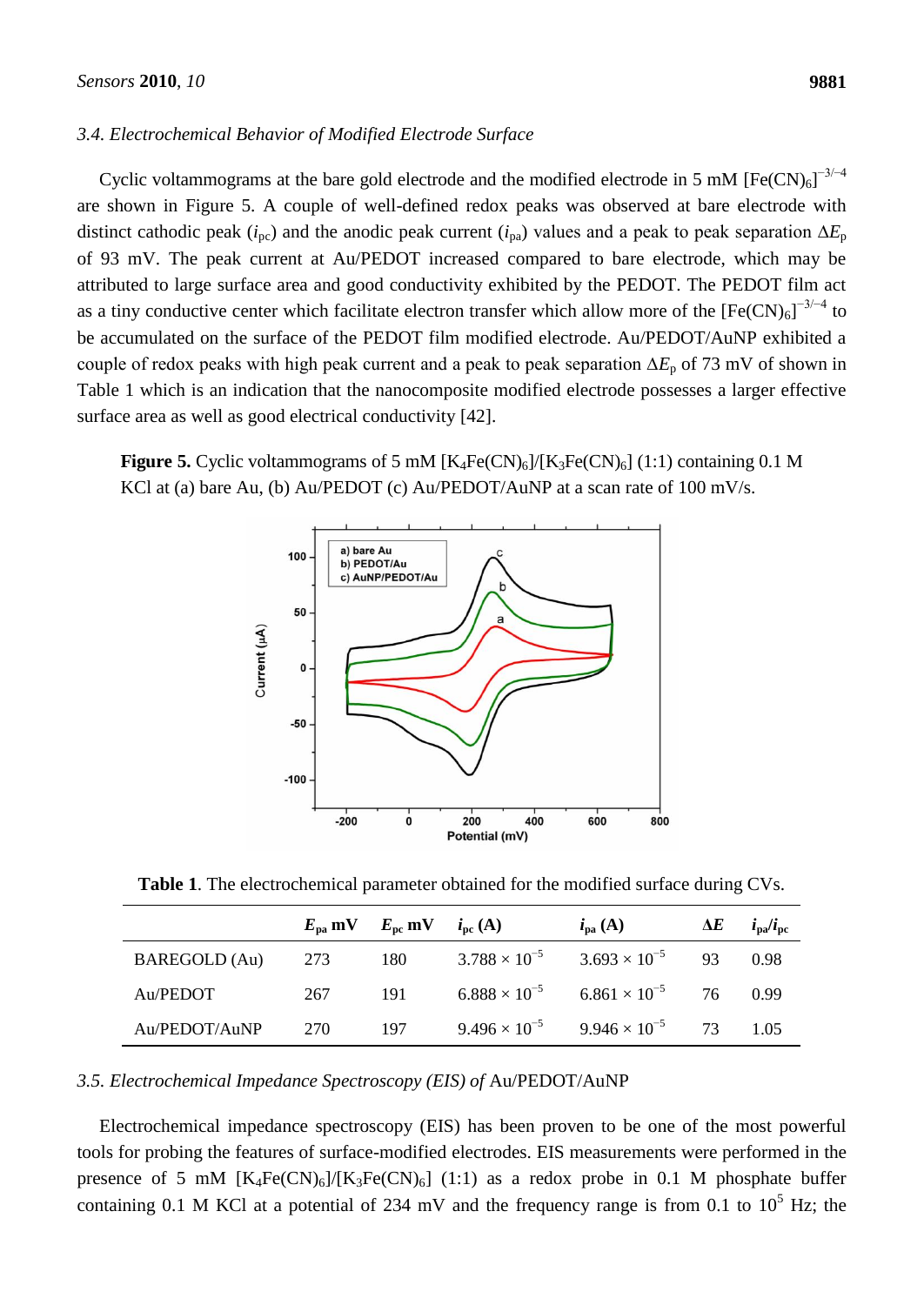amplitude of the alternate voltage was 10 mV. The resistive and capacitive behavior of an electrode can be quantitatively evaluated by modeling an appropriate Randles equivalent circuit [45]. As shown in Figure 6(A) a Randles modified equivalent circuit was used to fit the impedance data. The parameters of the equivalent circuit included the solution resistance  $(R_s)$ , the Warburg impedance  $(Z_w)$ resulting from the diffusion of the redox probe and charge transfer resistance  $(R<sub>ct</sub>)$ .  $R<sub>ct</sub>$  and CPE represent interfacial properties of the electrode which are highly sensitive to surface modification [46,47]. The double layer capacitance  $(C_{d})$  is substituted with constant phase element (CPE) when taking into account the electrode roughness. The modification of the electrode with the nanocomposite changes the capacitance and the interfacial electron transfer resistance of the electrode. In the Nyquist diagram the semi circle observed at higher frequency, corresponds to the electron limited process whereas the linear part is the characteristics of the lower frequency range and represents the diffusion limited electron transfer process. The impedance response of the modified electrode in the presence of  $[Fe(CN)_6]^{-3/-4}$  as a redox probe is depicted in Figure 6, while the bare electrode exhibited a very large semicircle at high frequency which represent the  $R<sub>ct</sub>$  with a value of 1.199  $\times$  10<sup>3</sup> Ω. After the gold nanoparticles and PEDOT film were assembled on the gold electrode the R<sub>ct</sub> decreased by an order of 1 to give a value of  $1.19 \times 10^2 \Omega$ . The decrease was found to be 90% compared to the bare electrode and is attributed to the presence of the AuNP and PEDOT film that plays an important role in accelerating the transfer of electrons, suggesting improved conductivity of the platform. Therefore the platform PEDOT/AuNP can be said to have catalytic effect on the rate of the charge transfer kinetic or the faradaic process of the redox probe. Exchange current was also used as a measure of the rate of electron transfer on the bare and the modified gold electrode. The  $i_0$  of electrode system is given by:

$$
i_0 = \frac{RT}{nFR_{\rm ct}}\tag{2}
$$

where *R*, *F* and *n* are gas constant, Faraday constant and number of electron transferred, respectively. The  $i_0$  values for the electron transferred reaction of  $[Fe(CN)_6]^{-3/4}$  on bare gold and Au/PEDOT/AuNP are 2.14  $\times$  10<sup>-5</sup> A and 2.16  $\times$  10<sup>-4</sup> A, respectively. From the calculated value it may be deduced that the rate of electron transfer was faster on the PEDOT/AuNP platform than the bare gold electrode. The catalytic effect of this platform may be attributed to enhanced surface and conductivity of the AuNP as well as an increase in the influx of the  $[Fe(CN)_6]^{-3/-4}$  to the surface of the electrode as a result of the electrostatic attraction between cationic platform and the anionic  $[Fe(CN)<sub>6</sub>]<sup>-3/-4</sup>$ . To further confirm the catalytic effect of this nanocomposite platform the estimation of the time constant and heterogeneous rate constant was done. The time constant value showed that the faradaic process of the  $[Fe(CN)<sub>6</sub>]<sup>-3/-4</sup>$ probe is one order of magnitude faster on PEDOT/AuNP modified gold electrode than the bare gold electrode as shown in Table 2. In addition the increase in the heterogeneous rate constant at the nanocomposite modified electrode revealed a fast electron transfer of the redox probe due to the catalytic behavior of the nanocomposite platform. This result complemented the result obtained in Figure 4. The Nyquist plot for the nanocomposite is almost a straight line, which is a characteristic of diffusion controlled electrode process.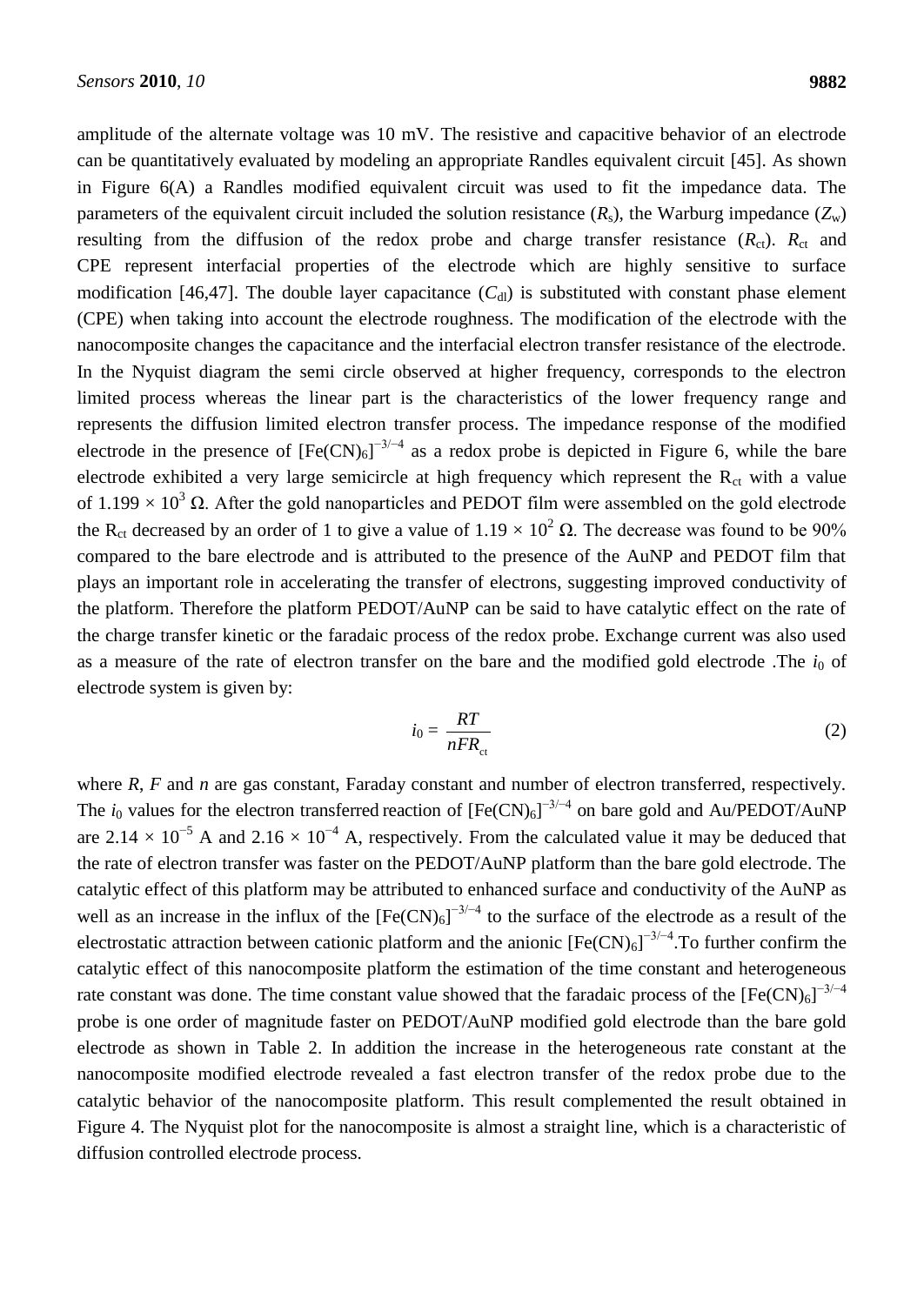**Figure 6. (A)** Randles equivalent circuit and **(B)** Nyquist plots obtained for (a) bare Au, (b) Au/PEDOT/AuNP modified electrode. EIS measurements were carried out in 5 mM  $[Fe(CN)<sub>6</sub>]<sup>-3/-4</sup> containing 0.1 M KCl.$ 



**Table 2.** Electrochemical impedance kinetic parameters of the bare electrode and the nanocomposite platform.

|                            | <b>Kinetic parameters</b> |                             |                             |  |  |
|----------------------------|---------------------------|-----------------------------|-----------------------------|--|--|
|                            | <b>Exchange current</b>   | Time constant               | Heterogeneous rate constant |  |  |
| Bare electrode             | $2.14 \times 10^{-5}$ A   | $1.49 \times 10^{-3}$ s/rad | $2.21 \times 10^{-3}$ cm/s  |  |  |
| <b>PEDOT/AuNP</b> platform | $2.16 \times 10^{-4}$ A   | $9.60 \times 10^{-5}$ s/rad | $2.23 \times 10^{-2}$ cm/s  |  |  |

The electrode coverage is a key factor which can be used to estimate the surface state of the electrode, and the charge resistance is related to it. The surface coverage (*θ*) of the nanocomposite on bare gold electrode can be estimated from EIS according to Equation (3) [48]:

$$
\theta = 1 - \frac{R_{\text{ct}}^{\text{modified electrode}}}{R_{\text{ct}}^{\text{Bare electrode}}} \tag{3}
$$

where  $R_{\rm ct}$  denotes the charge transfer resistance. The surface coverage of ( $\theta$ ) of the electrode was estimated to be 90.1% which will enable more of the bioreceptor (aptamer) to be adsorbed on the surface of the electrode for better sensitivity of the aptasensor to its target.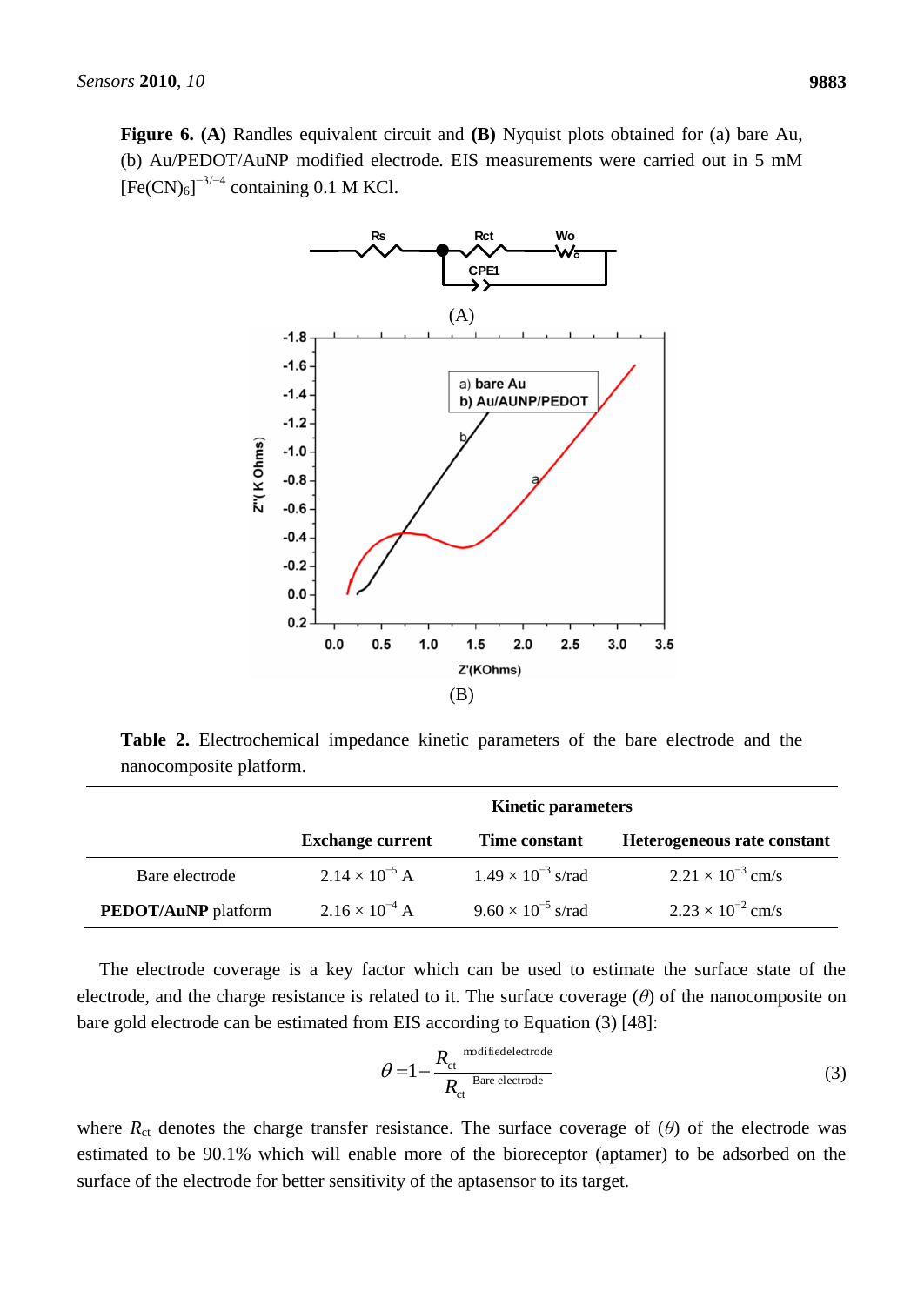## *3.6. Quantitative Analysis of 17β-Estradiol Using Aptamer Immobilized PEDOT/AuNP Modified Electrode*

Electrochemical analysis was performed to confirm and optimize the condition for ssDNA aptamer immobilized on the surface of the modified electrode. Various concentrations of ssDNA aptamer (0.5 µM–1.0 µM) were initially mobilized on the modified electrode. The current changes in CV were measured before and after immobilization of ssDNA aptamer on the modified and current drop in CV was observed. The difference in current drop varies with the concentration of the ssDNA aptamer on the modified electrode which may be attributed to biotinylated ssDNA aptamer interference with the electron flow [49]. The decrease in current response with increase in concentration may be due to the electrostatic repulsion that exist between the negatively charge phosphate backbone of the DNA aptamer and the negatively charged hydroxyl ion substituent of the target in aqueous solution, which is one of the subtle substituents for aptamer discrimination within molecule of similar structures in the presence of  $[Fe(CN)_6]^{-3/4}$  as redox probe Therefore binding of aptamer to charged small molecule in aqueous solution such as 17β-estradiol to aptamer can affect electron flow combined with diffusion rate in the presence of  $[Fe(CN)<sub>6</sub>]^{-3/4}$  [48]. This also showed that PEDOT/AuNP could be a fine platform for immobilization of ssDNA aptamer.

The CV and SWV analysis was carried out against a series of 17β-estradiol concentrations (0.1 nM–100 nM) to probe the binding of the 17β-estradiol using 1 nM ssDNA aptamer immobilized on the surface of PEDOT/AuNP modified electrode. The interaction of the target-aptamer complex was monitored by reduction in the electron flux produced from redox reaction between ferrocyanide and ferricyanide. The current drop with increase in concentration was observed in SWV (Figure 7). The decrease in current after 17β-estradiol treatment was based on the specific interaction of aptamer and the target due to electrostatic repulsion that occur between the negatively charged phosphate backbone of the aptamer and negatively charge ion (OH<sup>−</sup> ) of the target in solution. The formation of this aptamer-target complex changes the permeability of the layer toward charged ferricyanide ion and consequently the rate of their diffusion [49]. Although a wide range of 17β-estradiol was used, but the minimum concentration with which a current drop occurred was at 0.1 nM 17β-estradiol with slight change in potential and the increasing concentration dependence changes in current was seen till 100 nM in SWV.

The difference in peak potential ( $\Delta E = E_{pa} - E_{pc}$ ) from the cyclic voltammograms was increased which was dependent on the concentration of the target molecule. After the target molecule was adsorbed onto the surface of the biosensor, it exhibited a reduced peak current depending on the concentration. The decrease in peak current was observed which could be attributed to slow kinetics of the charge transfer, which is caused by the binding of 17β-estradiol to aptamer [40,49]. However with the series of 17β-estradiol dilutions tested it was found out that 0.1 nM 17β-estradiol was detectable with a lower concentration of 1 nM ssDNA aptamer immobilized on the nanocomposite platform. The high sensitivity of the aptasensor may be attributed to high surface coverage of 90.1% exhibited by the nanocomposite which significantly enhanced the loading of the DNAaptamer probe and hence markedly improve the sensitivity for the target as shown in Table 3 [16].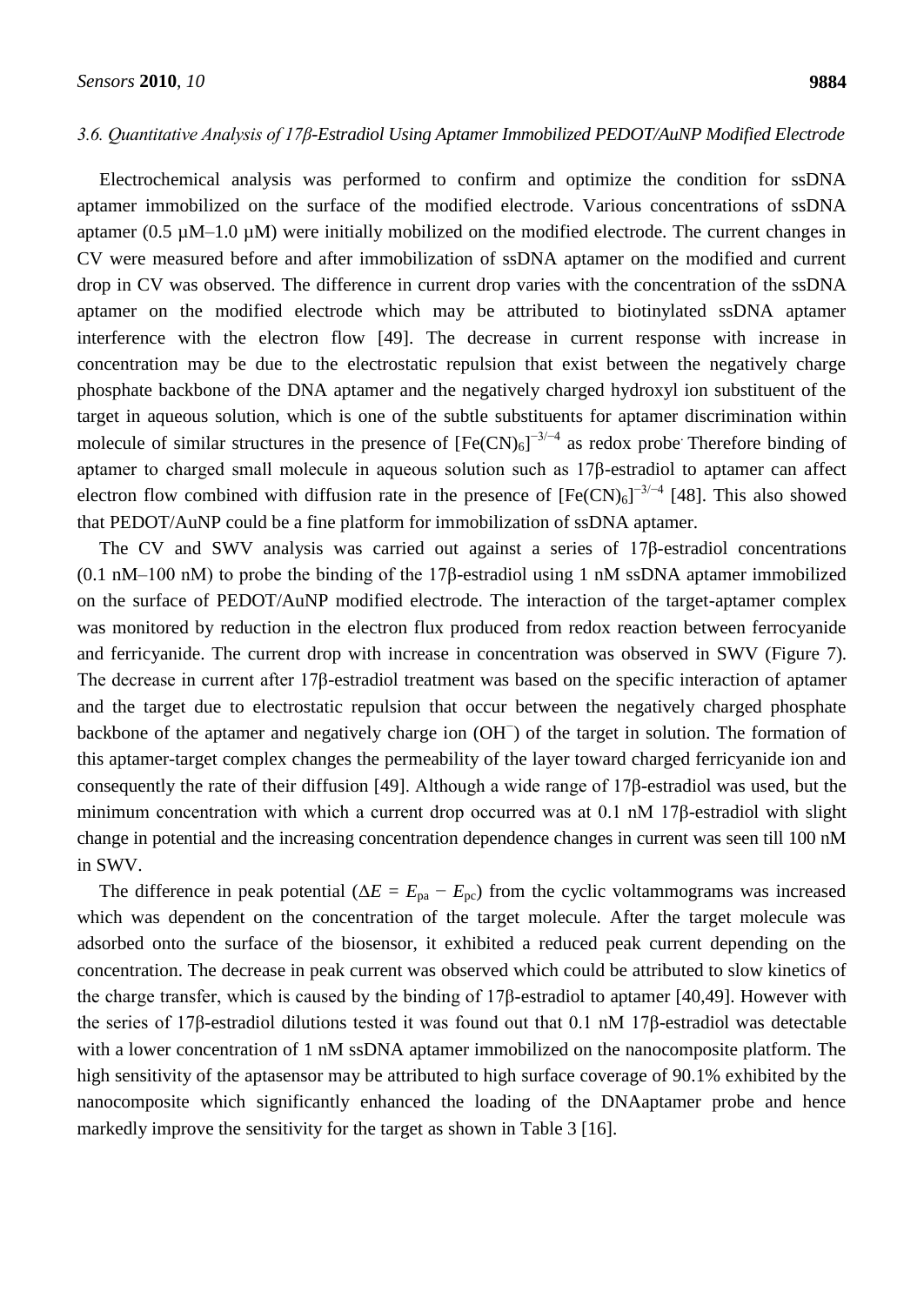**Figure 7.** Square wave voltammograms of the electrochemical analysis of 17β-estradiol using 1 nM DNA aptamer immobilized on the nanocomposite platform showing current drop to concentration of target in range of 0.1–100 nM.



**Table 3.** Comparism of the aptasensor with other sensors.

| <b>Methods</b>                      | Linear range (M)                          | LOD(M)                | <b>Reference</b> |
|-------------------------------------|-------------------------------------------|-----------------------|------------------|
| Electrochemistry<br>Au/PEDOT/AuNP   | $0.1 \times 10^{-9} - 100 \times 10^{-9}$ | $0.02 \times 10^{-9}$ | This work        |
| Electrochemistry<br>Bare GCE        | $4 \times 10^{-5} - 1 \times 10^{-3}$     | $1 \times 10^{-5}$    | [50]             |
| Electrochemistry<br>Poly-serine/GCE | $1 \times 10^{-7} - 3 \times 10^{-5}$     | $2 \times 10^{-8}$    | [51]             |
| Electrochemistry<br>GCE/nanoPt-MWNT | $5 \times 10^{-7}$ -1.5 $\times 10^{-5}$  | $1.8 \times 10^{-7}$  | [52]             |

## *3.7. Specificity and Selectivity Test of the Aptamer*

Beside sensitivity, selectivity is also a remarkable feature for an aptamer sensor. Three different compounds that have similar structures as the target 17β-estradiol were taken as negative control and tested with the aptamer. A different signal must be differentiated from these substances compared to a 17β-estradiol aptamer [49]. Figure 8 compares the response of the fabricated aptasensor to 17 $\beta$ -estradiol and similarly structured substances in the presence of  $[Fe(CN)<sub>6</sub>]<sup>-3/-4</sup>$  as probe. In Figure 8, 10 nM 17α-ethynestradiol, estrone and naphthalene exhibited high current responses when incubated with aptasensor, which may be attributed to low binding action between the aptamer and the analogue chemicals. However, low current response was obtained when 17β-estradiol was incubated with aptasensor due to high binding action that existed between aptamer and 17β-estradiol resulting in the formation of an aptamer-target complex which hindered the electron flow as well as the diffusion rate in the presence of  $[Fe(CN)_6]^{-3/4}$ . The specificity of the target was mostly dependent on change in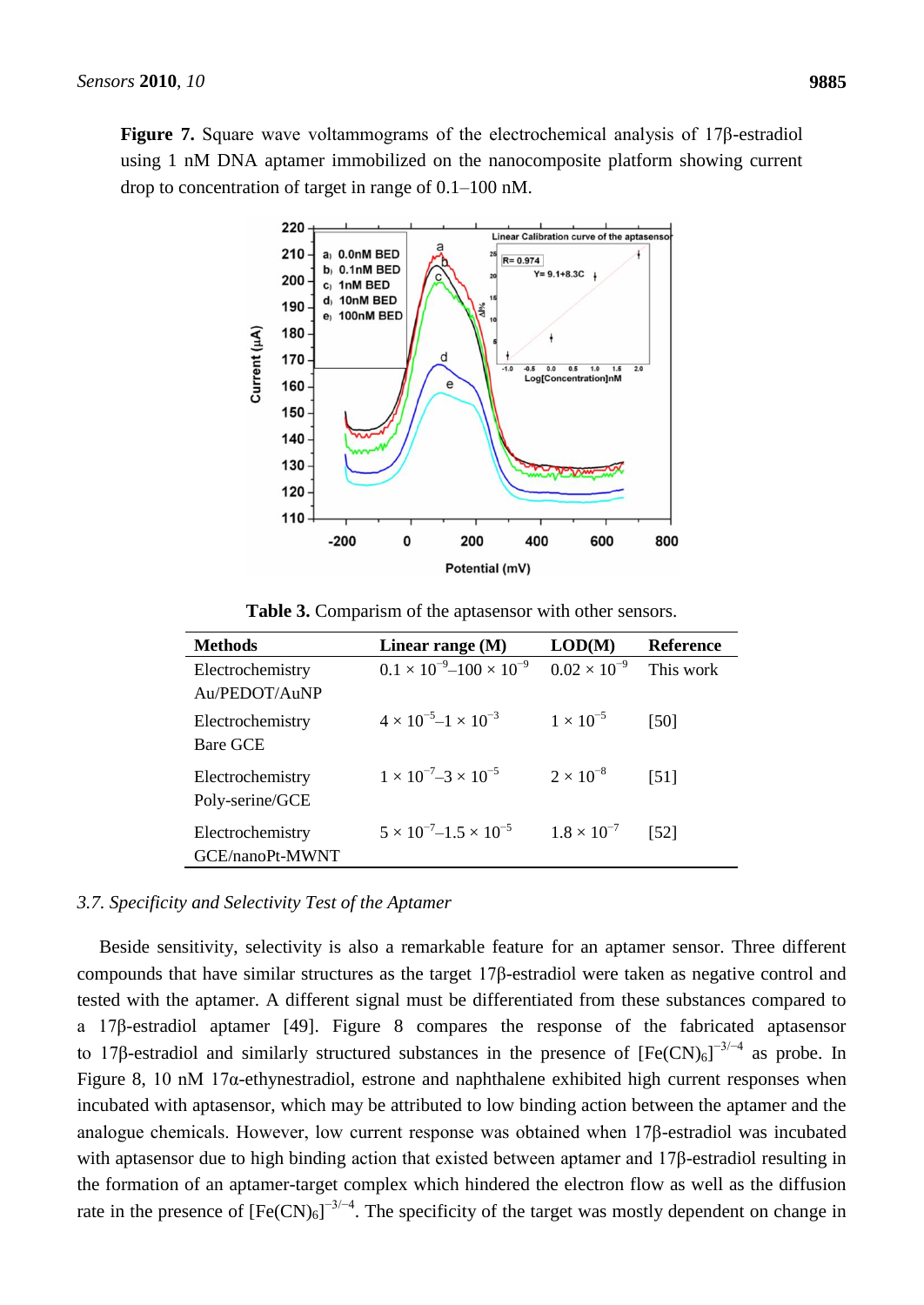position or absence of minor functional group such as H or OH in the molecules .This indicates that the designed electrode has a sufficient specificity for 17β-estradiol.







The aptasensor is reproducible and stable. Square wave voltammetry repeatedly performed six times by incubating aptasensor with 10 nM 17β-estradiol gave a standard relative deviation of 5.2%  $(n = 6)$  confirming the reproducibility of the sensing surface. The stability of the aptasensor was investigated by measuring the response of the aptasensor incubated with 10 nM 17β-estradiol after 15 days. It was found that there was almost 24.5% decrease in peak current response of the aptasensor thus the fabricated aptasensor retained 75.53% of it initial response after it was stored in the refrigerator at 4  $\degree$ C for 15 days.

#### **4. Conclusions**

A nanocomposite platform on which a DNA aptamer was immobilized has been developed for the fabrication of an aptasensor employed for the detection of 17β-estradiol, an endocrine disruptor. The aptasensor was found to be sensitive at low concentrations due to the unique properties of the nanocomposite. which allow for the detection of the 17β-estradiol at concentrations as low as 0.02 nM. On the other hand, the result also demonstrated that the PEDOT/AuNP nanocomposite confined on the surface of the gold electrode can provide a promising platform for DNA aptamer construction.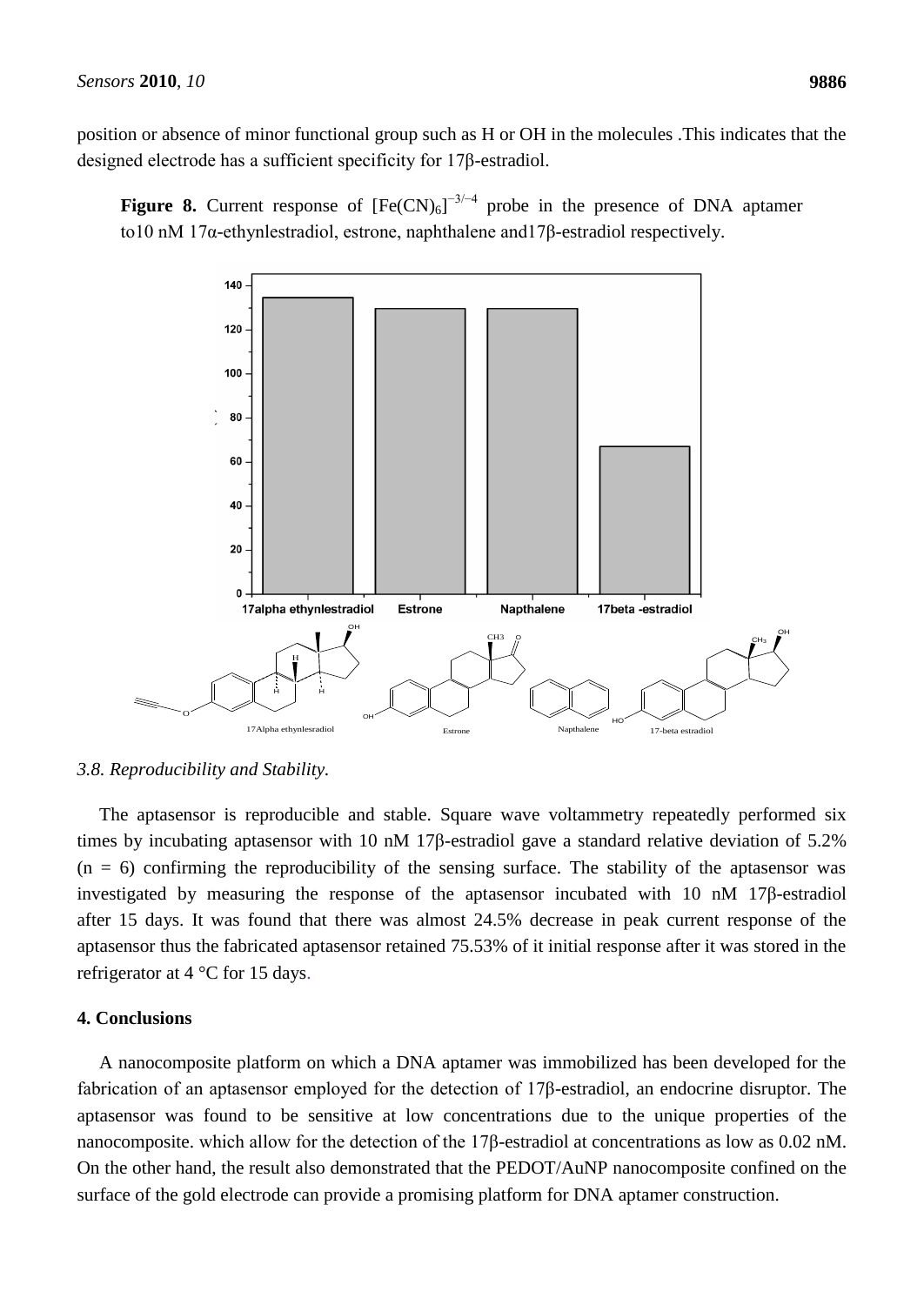## **Acknowledgements**

The research work was funded by the National Research Fund South Africa. We wish to thank the University of the Western Cape for the opportunity given to embark upon this research work.

## **References**

- 1. Stelian, L.; Ion, I.; Alina, C.I. Voltammetric Determination of Phenol at Platinum Electrodes Modified with Polypyrole Doped with Ferricyanide. *Rev. Roum. Chim.* **2009**, *54*, 351-357.
- 2. Feng, Y.; Yang, T.; Zhang, W.; Jiang, C.; Jiao, K. Enhanced Sensitivity for Deoxyribonucleic Acid Electrochemical Impedance Sensor: Gold Nanoparticle/Polyaniline Nanotube Membranes. *Anal. Chim. Acta* **2008**, *616*, 144-151.
- 3. Xiaoxia, L.; Honglan, Q.; Lihua, S.; Qiang, G.; Chengxiao, Z. Electrochemical Aptasensor for the Dteremination of Cocaine Incorporating Gold Nanoparticles Modification. *Electroanalysis* **2008**, *20*, 1475-1482.
- 4. Aixue, L.; Yang, F.; Ma, Y.; Yang, X.R. Electrochemical Impedance Detection of DNA Hybridization Based on Dendrimer Modified Electrode. *Biosens. Bioelectron.* **2007**, *22*, 1716-1722.
- 5. Zhao, G.-C.; Yang, X. A Label-Free Electrochemical RNA Aptamer for Selective Detection of Theophylline. *Electrochem. Commun.* **2010**, *12*, 300-302.
- 6. Mathebe, N.G.R.; Morrin, A.; Iwuoha, E.I. Electrochemistry and Scanning Electron Microscopy of Polyaniline/Peroxidase-Based Biosensor. *Talanta* **2004**, *64*, 115-120.
- 7. Sakmeche, N.; Bazzaoui, E.A.; Fall, M.; Aeiyach, S.; Jouini, M.; Lacroix, J.C.; Aaron, J.J.; Lacaze, P.C. Application of Sodium Dodecyl Sulphate (SDS) Micellar Solution as an Organised Medium for Electropolymerization of Thiopene Derivatives in Water. *Synth. Meth.* **1997**, *84*, 191-192.
- 8. Ogura, K.; Nakaoka, K.; Nakayama, M. Studies on Ion Transport During Potential Cycling of a Prussian Blue (Inner) Polyaniline (Outer) Bilayer Electrode by Quartz Crystal Microbalance and Fourier Transform Infrared Reflection Spectroscopy. *J. Electroanal. Chem.* **2000**, *486*, 119-125.
- 9. Lupu, S.; Mihailiciuc, C.; Pigani, L.; Renato, S.; Nicolae, T.; Chiara, Z. Electrochemical Preparation and Characterization of Bilayer Film Composed by Prussian Blue and Conducting Polymer. *Electrochem. Commun.* **2002**, *4*, 750-758.
- 10. Xueliang, W.; Tao, Y.; Yuayua, F.; Kui, J.; Guiaun, L. A Novel Hydrogen Peroxide Biosensor Based on the Synergic Effect of Gold-Platinum Alloy Nanoparticle/Polyaniline Nanotube/Chistosan Nanocomposite Membrane. *Electroanalysis* **2009**, *21*, 819-825.
- 11. Yang, T.; Zhang, W.; Du, M.; Jiao, K. A PDDA/Poly(2,6-pyridinedicarboxylic acid)-CNTs Composite Film DNA Electrochemical Sensor and its Application for the Detection of Specific Sequences Related to PAT Gene and NOS Gene. *Talanta* **2008**, *75*, 987-994.
- 12. Jiang, C.; Yang, T.; Jiao, K.; Gao, H. A DNA Electrochemical Sensor with Poly-L-Lysine/ Single-Walled Carbon Nanotubes Films and its Application for the Highly Sensitive EIS Detection of PAT Gene Fragment and PCR Amplification of NOS Gene. *Electrochim. Acta* **2008**, *53*, 2917-2924.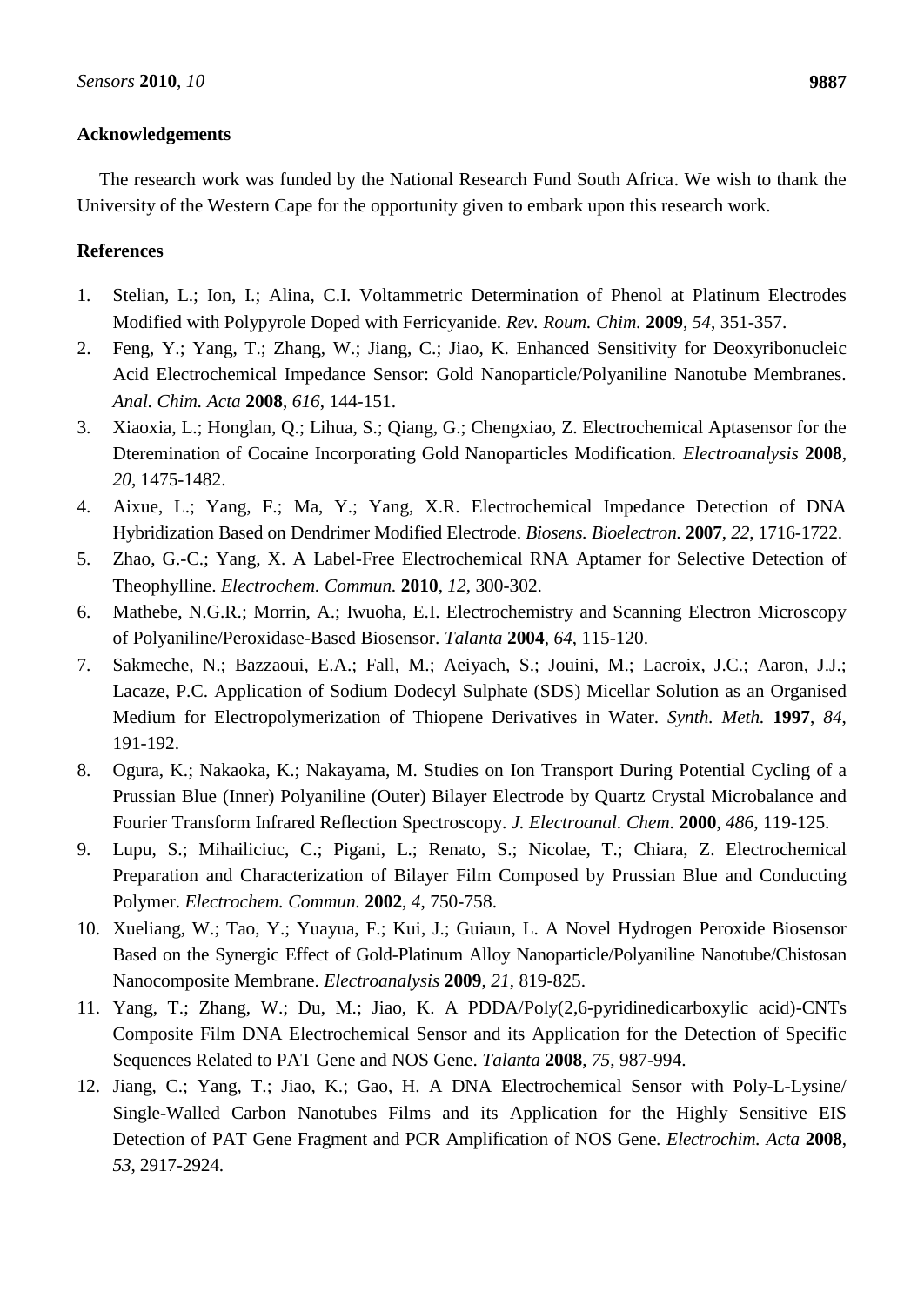- 13. Hussain, I.; Brust, M.; Papworth, A.J.; Cooper, A.I. Preparation of Acrylate-Stabilized Gold and Silver Hydrosols and Gold-Polymer Composite Films. *Langmuir* **2003**, *19*, 4831-4835.
- 14. Liu, F.-J.; Huang, L.-M.; Wen, T.-C.; Li, C.-F.; Huang, S.-L.; Gopalan, A. Platinum Particles Dispersed Polyaniline-Modified Electrodes Containing Sulfonated Polyelectrolyte for Methanol Oxidation. *Synth. Meth.* **2008**, *158*, 767-774.
- 15. O'Mullane, A.P.; Dale, S.E.; Macpherson, J.V.; Unwin, P.R. Fabrication and Electrocatalytic Properties of Polyaniline/Pt Nanoparticle Composite. *Chem.Commun.* **2004**, *14*, 1606-1607.
- 16. Zhou, N.; Yang, T.; Jiang, C.; Du, M.; Jiao, K. Highly Sensitive Electrochemical Impedance Spectroscopic Detection of DNA Hybridization Based on Aunano-CNT/Pannano Films. *Talanta*  **2009**, *77*, 1021-1026.
- 17. Alemán, C.; Teixeira-Dias, B.; Zanuy, D.; Estrany, F.; Armelin, E.; del Valle, L.J. A Comprehensive Study of the Interactions between DNA and Poly(3,4-ethylenedioxythiophene). *Polymer* **2009**, *50*, 1965-1974.
- 18. Argun, A.A.; Cirpan, A.; Reynolds, J.R. Using Poly(3,4-ethylenedioxylthiophene) Polystyrene Sulfonate (PEDO/PSS). *Adv. Mater.* **2003**, *15*, 1338-1341.
- 19. Drillet, J.F.; Dittmeyer, R.; Juttner, K. Study of the Activity and Longterm Stability of PEDOT at Platinum Catalyst Support for the DMFC Anode. *J. Appl. Electrochem.* **2007**, *37*, 1219-1226.
- 20. Dong-Hun, H.; Jae-Woo, K.; Su-Moon, P. Electrochemistry of Conducting Polymer 38. Electrodeposited Poly(3,4-ethylenedioxylthiophene) Studied by Current Sensing Atomic Force Micrscopy. *J. Phys.Chem. B* **2006**, *110*, 14874-14880.
- 21. Jui, H.C.; Chi-An, D.; Wen-Yen, C. Synthensis of Highly Conductive EDOT Copolymer Film via Oxidative Chemical *in situ* Polymerization. *J. Polym. Sci. A* **2008**, *46*, 1662-1673.
- 22. Zotti, G; Vercelli, B.; Berlin, A. Gold Nanoparticle Linking to Polypyrole and Polythiophene Monolayers and Multilayers. *Chem. Mater.* **2008**, *20*, 6509-6516.
- 23. Prakash, A.; Ouyang, J.; Lin, J.L.; Yan, Y. Polymer Memory Device Based on Conjugated Polymer and Gold Nanoparticles. *J. Appl. Phys.* **2006**, *100*, 054309:1-054309:5.
- 24. Pigani, L.; Heras, A.; Colina, Á.; Seeber, R.; López-Palacios, J. Electropolymerisation of 3,4-ethylenedioxythiophene in Aqueous Solutions. *Electrochem. Commun.* **2004**, *6*, 1192-1198.
- 25. Xiao. Y.H.; Li, C.M.; Toh, M.L.; Xue, R. Adenosine 5' Triophosphate Incorporated Poly(3,4-ethylenedioxythiophene) Modified Electrode a Bioactive Platform with Electroactivity, Stability and Biocompartibility. *Chem. Biol. Interact.* **2005**, *157-158*, 423-426.
- 26. Balamurugan, A.; Chen, S. Silver Nanograin Incorporated PEDOT Modified Electrode for Electrocatalytic Sensing of Hydrogen Peroxide. *Electroanalysis* **2009**, *12*, 1419-1423.
- 27. Zhang, Y.; Zhou, J.L. Occurrence and Removal of Endocrine Disrupting Chemicals in Wastewater. *Chemosphere* **2008**, *73*, 848-853.
- 28. Schilirò, T.; Pignata, C.; Rovere, R.; Fea, E.; Gilli, G. The Endocrine Disrupting Activity of Surface Waters and of Wastewater Treatment Plant Effluents in Relation to Chlorination. *Chemosphere* **2009**, *75*, 335-340.
- 29. Klaus, G.; Volkmar, H.; Bjoern, T.; Einhard, K.; Hartmut, P.; Torsen, R. Endocrine Disrupting Nonylphenols Are Ubiquitous in Food. *Envir. Sci. Technol.* **2002**, *36*, 1676-1680.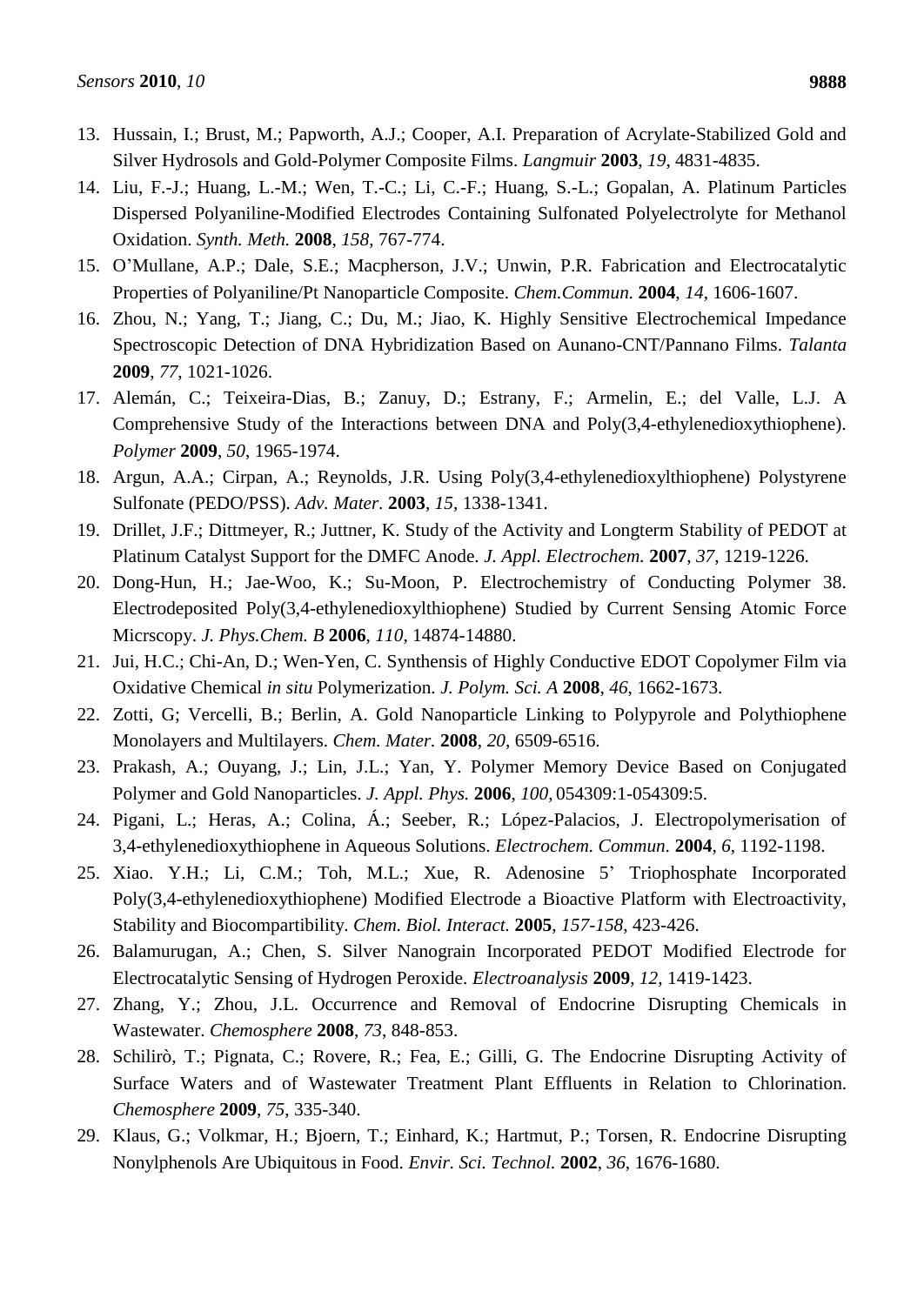- 30. Zhao, J.L.; Ying, G.G.; Wang, L.; Yang, J.F.; Yang, X.B.; Yang, L.H.; Li, X. Determination of Phenolic Endocrine Disrupting Chemicals and Acidic Pharmaceuticals in Surface Water of the Pearl Rivers in South China by Gas Chromatography-Negative Chemical Ionization-Mass Spectrometry. *Sci. Total Envir.* **2009**, *407*, 962-974.
- 31. Safe, S. Endocrine Disruptors and Human Health: Is There a Problem. *Toxicology* **2004**, *205*, 3-10.
- 32. Pothitou, P.; Voutsa, D. Endocrine Disrupting Compounds in Municipal and Industrial Wastewater Treatment Plants in Northern Greece. *Chemosphere* **2008**, *73*, 1716-1723.
- 33. Safe, S. Clinical Correlate of Environmental Endocrine Disruptors. *Trend Endocrine Mat.* **2005**, *16*, 139-144.
- 34. Synder, S.A.; Westerhoff, P.; Yoon, Y. Phamaceutical, Personal Care Product and Endocrine Disrupting Chemical in Water Implication for Water Industry. *Environ. Eng. Sci.* **2003**, *20*, 449-469.
- 35. Jiang, J.Q.; Yin, Q.; Zhou, J.L.; Pearce, P. Occurrence and Treatment Trials of Endocrine Disrupting Chemicals (Edcs) in Wastewaters. *Chemosphere* **2005**, *61*, 544-550.
- 36. Amaral Mendes, J.J. Endocrine Disrupters a Major Medical Challenge. *Food Chem. Toxicol.* **2002**, *40*, 781-788.
- 37. Koester, C.J.; Simoni, S.C.; Esser, B.K. Environmental Analysis. *Anal. Chem.* **2003**, *75*, 2813-2821.
- 38. Cheng, A.K.H.; Sen, D.; Yu, H.Z. Design and Testing of Aptamer-Based Electrochemical Biosensors for Proteins and Small Molecules. *Bioelectrochemistry* **2009**, *77*, 1-12.
- 39. Li, X.; Shen, L.; Zhang, D.; Qi, H.; Gao, Q.; Ma, F.; Zhang, C. Electrochemical Impedance Spectroscopy for Study of Aptamer-Thrombin Interfacial Interactions. *Biosen. Bioelectron.* **2008**, *23*, 1624-1630.
- 40. Kim, Y.S.; Jung, H.S.; Matsuura, T.; Lee, H.Y.; Kawai, T.; Gu, M.B. Electrochemical Detection of 17β-estradiol Using DNA Aptamer Immobilized Gold Electrode Chip. *Biosens. Bioelectron.* **2007**, *22*, 2525-2531.
- 41. Robertson, D.; Tiersch, B.; Kosmella, S.; Koetz, J. Preparation of Crystalline Gold Nanoparticles at the Surface of Mixed Phosphatidylcholine-Ionic Surfactant Vesicles. *J. Colloid Interface Sci.* **2007**, *305*, 345-351.
- 42. Vasantha, V.S.; Thangamuthu, R.; Mingchen, S. Electrochemical Polymerization of Poly(3,4-ethylenedioxylthiophene) from Aqueous Solution Containing Hydroxyl Propyl-β-cyclodextrine and the Electrocatalytic Behavior of Modified Electrode towards Oxidation of Sulphur Oxoanion and Nitrite. *Electroanalysis* **2008**, *20*, 1754-1759.
- 43. Damlin, P.; Kvarnström, C.; Ivaska, A. Electrochemical Synthesis and *in situ* Spectroelectrochemical Characterization of Poly(3,4-ethylenedioxythiophene) (PEDOT) in Room Temperature Ionic Liquids. *J. Electroanal. Chem.* **2004**, *570*, 113-122.
- 44. Shin, H.C.; Su-Moon, P. Electrochemistry of Conductive Polymers 39. Contacts between Conducting Polymers and Noble Metal Nanoparticles Studied by Current-Sensing Atomic Force Microscopy. *J. Phys. Chem. B* **2006**, *110*, 25656-25664.
- 45. Abd-Elgawad, R.; Josep, S.; Liuis, A.; ;Baldrich, E.; Sullivian, C. Reusable Impedimetric Aptasensor. *Anal. Chem.* **2005**, *77*, 6320-6323.